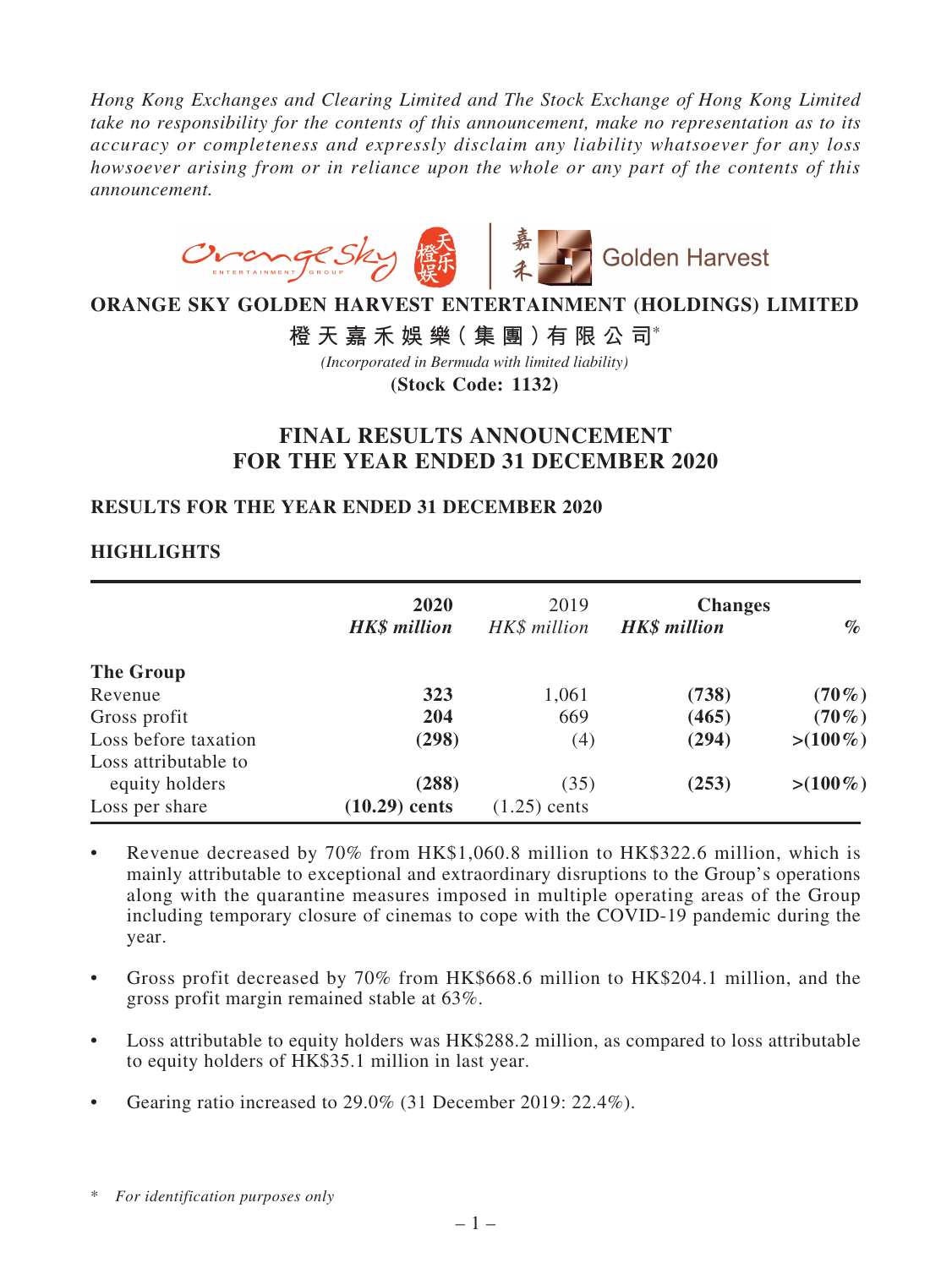### **RESULTS**

The Board (the "Board") of directors (the "Directors" and each a "Director") of Orange Sky Golden Harvest Entertainment (Holdings) Limited (the "Company") is pleased to announce the consolidated results of the Company and its subsidiaries (collectively, the "Group") for the year ended 31 December 2020 together with the comparative figures. The consolidated results have been reviewed by the audit committee of the Company (the "Audit Committee").

### **CONSOLIDATED INCOME STATEMENT**

*For the year ended 31 December 2020*

|                                           |                | 2020            | 2019       |
|-------------------------------------------|----------------|-----------------|------------|
|                                           | <b>Note</b>    | <b>HK\$'000</b> | HK\$'000   |
| Revenue                                   | $\overline{4}$ | 322,646         | 1,060,842  |
| Cost of sales                             |                | (118, 554)      | (392, 216) |
| <b>Gross profit</b>                       |                | 204,092         | 668,626    |
| Other revenue                             |                | 112,013         | 36,112     |
| Other net income/(loss)                   |                | 44,855          | (15, 227)  |
| Selling and distribution costs            |                | (378, 384)      | (495, 907) |
| General and administrative expenses       |                | (85, 607)       | (131, 430) |
| Other operating (expenses)/income         |                | (77, 094)       | 1,357      |
| Valuation loss on investment property     |                | (6,500)         | (9,000)    |
| (Loss)/profit from operations             |                | (186, 625)      | 54,531     |
| Finance costs                             | 6(a)           | (72, 948)       | (83, 150)  |
| Share of (loss)/profit of a joint venture |                | (38, 868)       | 24,557     |
| <b>Loss before taxation</b>               | 6              | (298, 441)      | (4,062)    |
| Income tax credit/(expenses)              | $\overline{7}$ | 10,267          | (31, 054)  |
| Loss for the year                         |                | (288, 174)      | (35,116)   |
| <b>Attributable to:</b>                   |                |                 |            |
| Equity holders of the Company             |                | (288, 171)      | (35,092)   |
| Non-controlling interests                 |                | (3)             | (24)       |
| Loss for the year                         |                | (288, 174)      | (35, 116)  |
| Loss per share (HK cent)                  | 8              |                 |            |
| Basic and diluted                         |                | (10.29)         | (1.25)     |
|                                           |                |                 |            |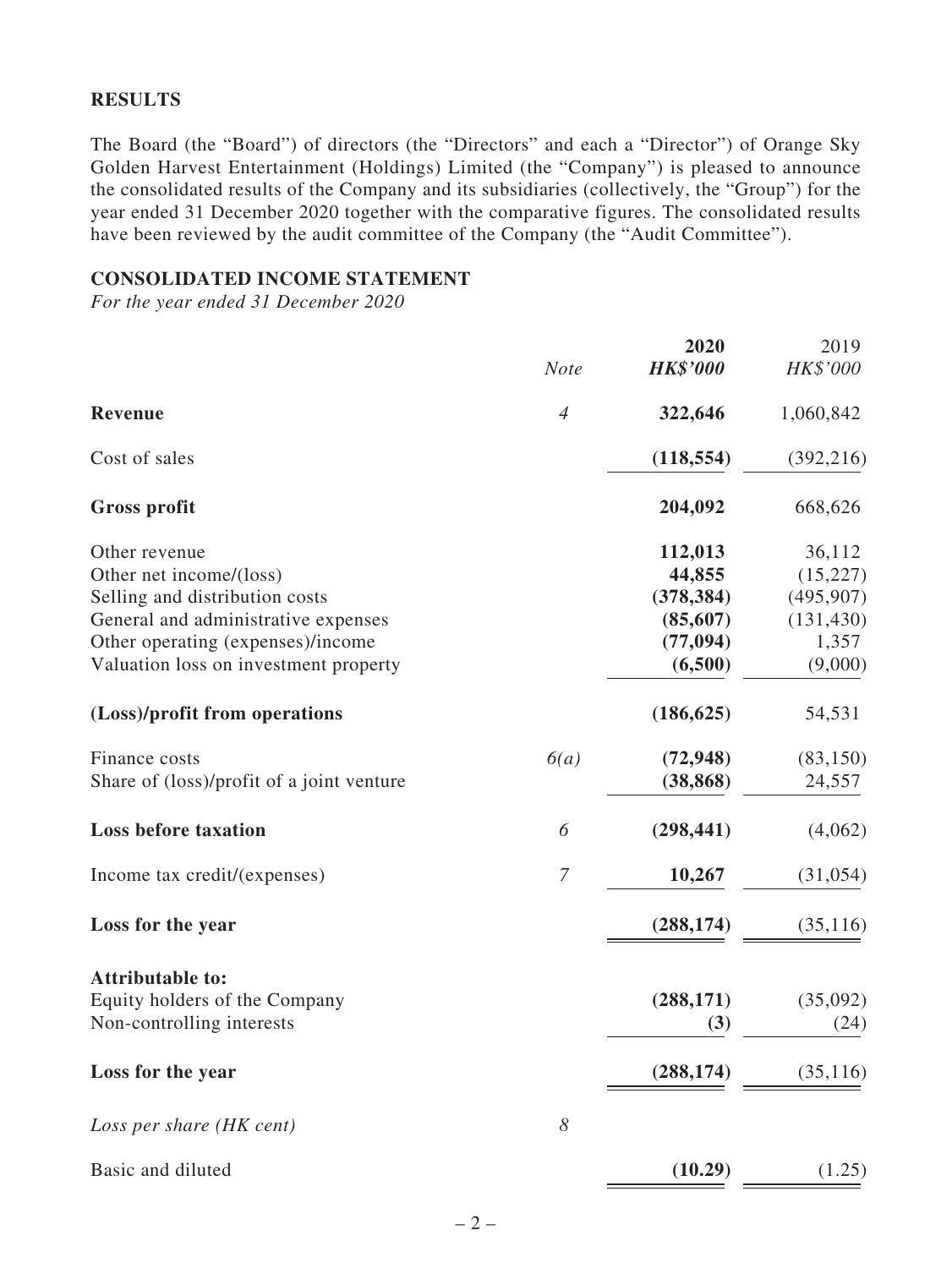# **CONSOLIDATED STATEMENT OF COMPREHENSIVE INCOME**

*For the year ended 31 December 2020*

|                                                                    | 2020<br><b>HK\$'000</b> | 2019<br>HK\$'000 |
|--------------------------------------------------------------------|-------------------------|------------------|
| Loss for the year                                                  | (288, 174)              | (35, 116)        |
| Other comprehensive income for the year:                           |                         |                  |
| Items that may be reclassified subsequently to profit or loss:     |                         |                  |
| Exchange differences on translation of<br>financial statements of: |                         |                  |
| - subsidiaries outside Hong Kong                                   | 5,811                   | 15,216           |
| — a joint venture outside Hong Kong                                | 9,165                   | (5,282)          |
|                                                                    | 14,976                  | 9,934            |
| Total comprehensive income for the year                            | (273, 198)              | (25, 182)        |
| Total comprehensive income attributable to:                        |                         |                  |
| Equity holders of the Company                                      | (273,160)               | (25, 168)        |
| Non-controlling interests                                          | (38)                    | (14)             |
| Total comprehensive income for the year                            | (273, 198)              | (25, 182)        |

*Note:* There is no tax effect relating to the above components of comprehensive income.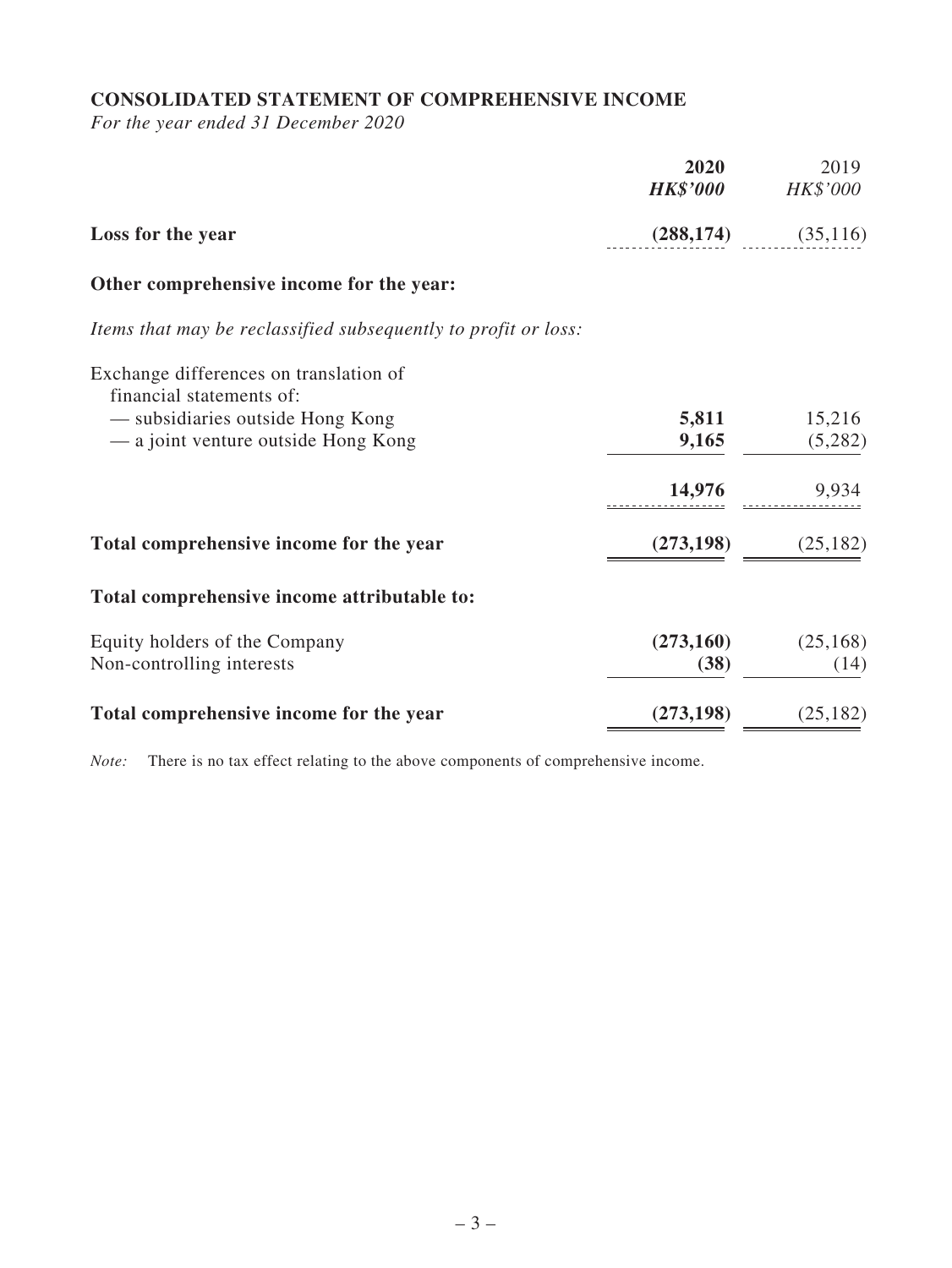# **CONSOLIDATED STATEMENT OF FINANCIAL POSITION**

*At 31 December 2020*

|                                             |             | 2020            | 2019      |
|---------------------------------------------|-------------|-----------------|-----------|
|                                             | <b>Note</b> | <b>HK\$'000</b> | HK\$'000  |
| <b>Non-current assets</b>                   |             |                 |           |
| Investment property                         |             | 14,000          | 41,000    |
| Other property, plant and equipment         |             | 327,797         | 363,529   |
| Right-of-use assets                         |             | 1,244,322       | 1,481,273 |
|                                             |             | 1,586,119       | 1,885,802 |
| Interest in a joint venture                 |             | 103,540         | 133,243   |
| Other receivables, deposits and prepayments |             | 37,363          | 46,704    |
| Intangible assets                           |             | 530,756         | 525,397   |
| Goodwill                                    |             | 633,118         | 661,582   |
| Pledged bank deposits                       |             | 50,000          | 137,000   |
| Deferred tax assets                         |             |                 | 4,824     |
|                                             |             | 2,940,896       | 3,394,552 |
| <b>Current assets</b>                       |             |                 |           |
| Inventories                                 |             | 3,513           | 3,966     |
| Film rights                                 |             | 46,717          | 38,622    |
| Trade receivables                           | 9           | 13,358          | 65,399    |
| Other receivables, deposits and prepayments |             | 146,392         | 151,356   |
| Pledged bank deposits                       |             | 17,850          |           |
| Deposits and cash                           |             | 985,546         | 1,068,260 |
|                                             |             | 1,213,376       | 1,327,603 |
| <b>Current liabilities</b>                  |             |                 |           |
| <b>Bank</b> loans                           |             | 148,176         | 251,158   |
| Trade payables                              | 10          | 53,693          | 106,120   |
| Other payables and accrued charges          |             | 122,238         | 225,627   |
| Deferred revenue                            |             | 48,416          | 66,552    |
| Lease liabilities                           |             | 100,328         | 112,226   |
| Taxation payable                            |             | 9,321           | 31,204    |
|                                             |             | 482,172         | 792,887   |
| Net current assets                          |             | 731,204         | 534,716   |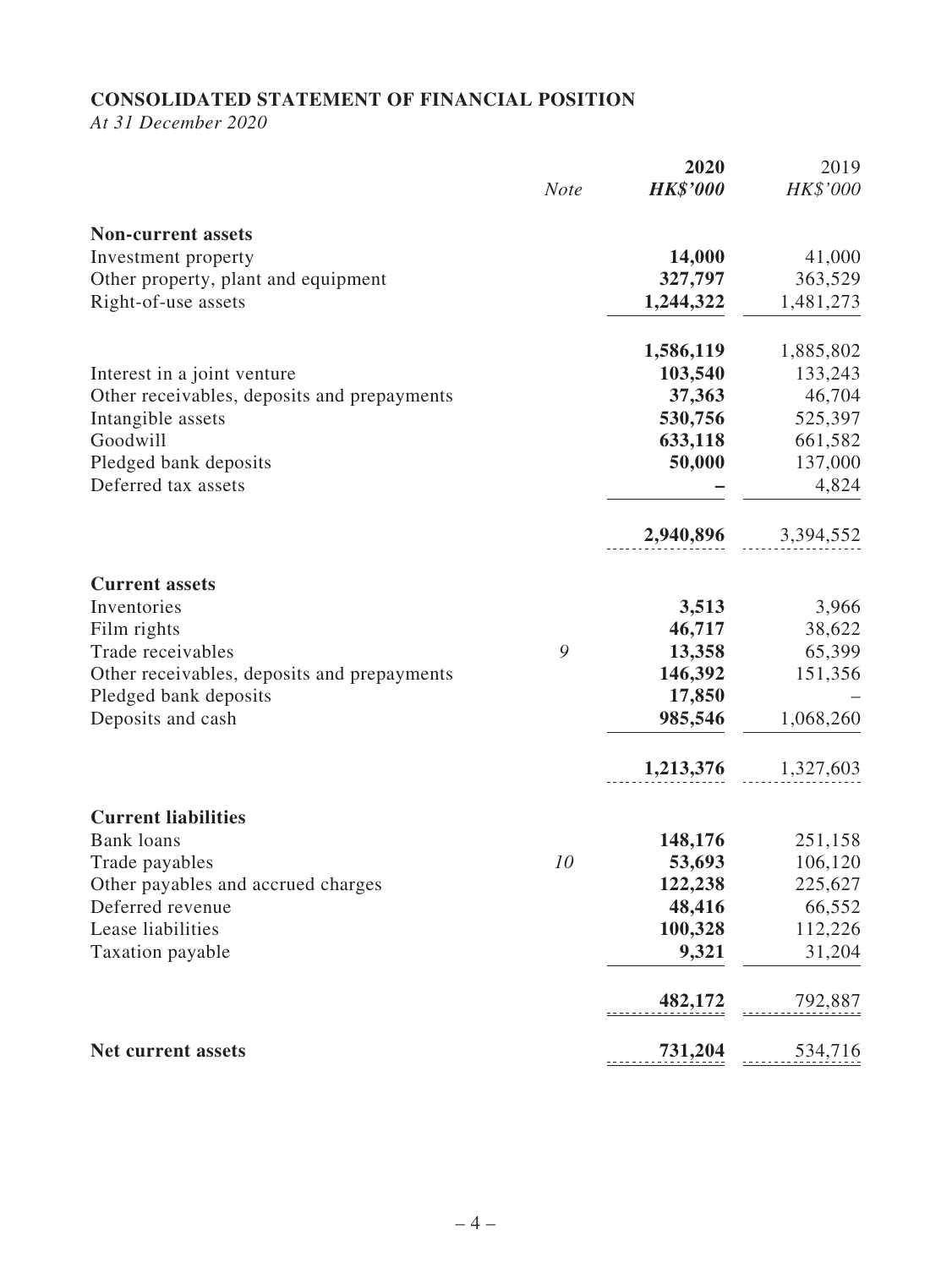|                                              | 2020            | 2019      |
|----------------------------------------------|-----------------|-----------|
|                                              | <b>HK\$'000</b> | HK\$'000  |
| <b>Total assets less current liabilities</b> | 3,672,100       | 3,929,268 |
| <b>Non-current liabilities</b>               |                 |           |
| <b>Bank</b> loans                            | 1,057,943       | 805,907   |
| Lease liabilities                            | 568,563         | 790,497   |
| Deferred tax liabilities                     | 162,859         | 176,931   |
|                                              | 1,789,365       | 1,773,335 |
| <b>NET ASSETS</b>                            | 1,882,735       | 2,155,933 |
| <b>CAPITAL AND RESERVES</b>                  |                 |           |
| Share capital                                | 279,967         | 279,967   |
| Reserves                                     | 1,603,365       | 1,876,525 |
| Total equity attributable to equity          |                 |           |
| holders of the Company                       | 1,883,332       | 2,156,492 |
| <b>Non-controlling interests</b>             | (597)           | (559)     |
| <b>TOTAL EQUITY</b>                          | 1,882,735       | 2,155,933 |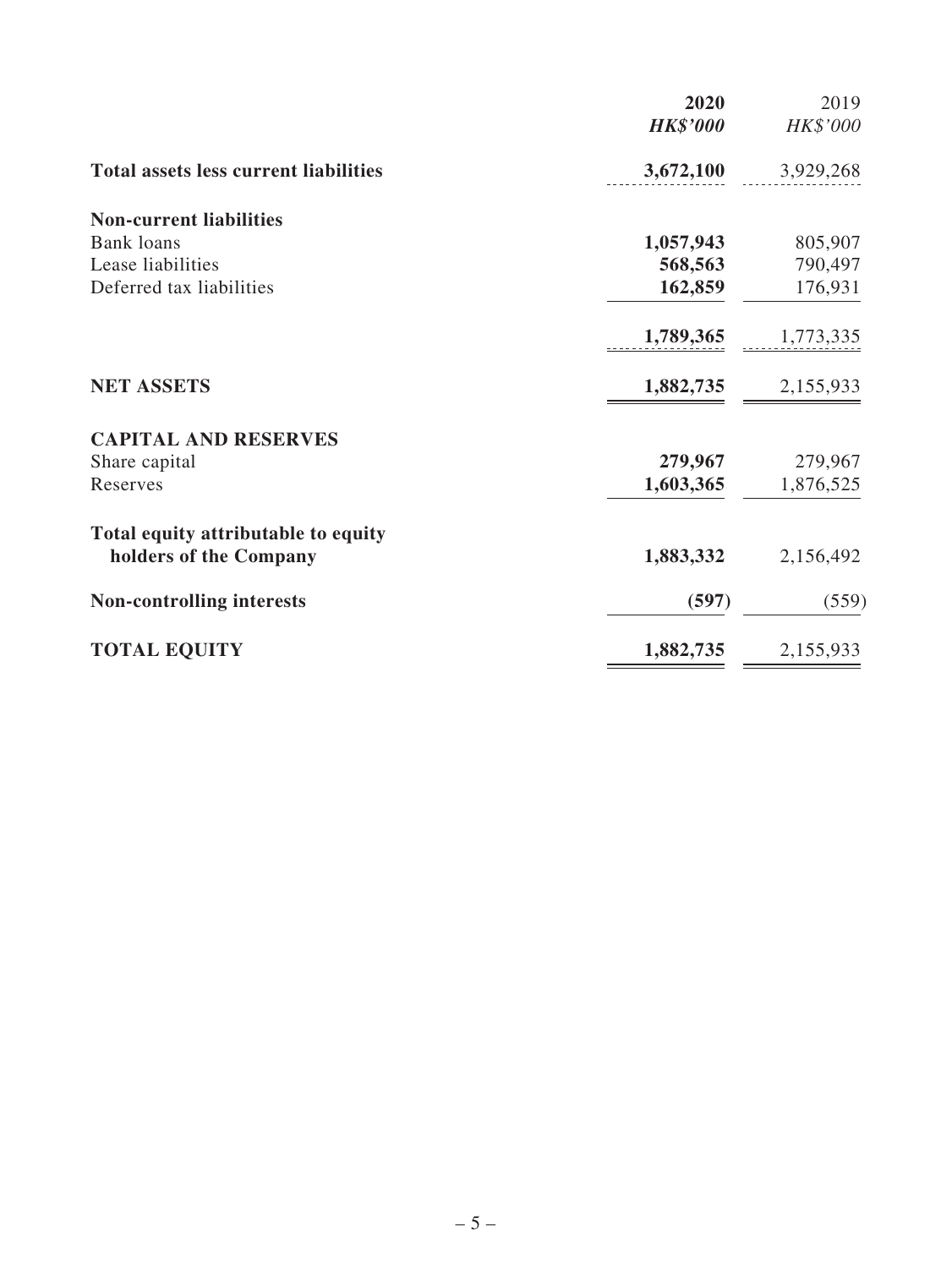# **NOTES TO THE FINANCIAL STATEMENTS**

### **1 STATEMENT OF COMPLIANCE**

The financial results set out in the announcement do not constitute the Group's consolidated financial statements for the year ended 31 December 2020 but are extracted from those financial statements.

The financial statements have been prepared in accordance with all applicable Hong Kong Financial Reporting Standards ("HKFRSs"), which collective term includes all applicable individual HKFRSs, Hong Kong Accounting Standards ("HKASs") and Interpretations issued by the Hong Kong Institute of Certified Public Accountants ("HKICPA"), accounting principles generally accepted in Hong Kong and the disclosure requirements of the Hong Kong Companies Ordinance. The financial statements also comply with the applicable disclosure provisions of the Rules Governing the Listing of Securities on The Stock Exchange of Hong Kong Limited (the "Listing Rules"). Significant accounting policies adopted by the Group are disclosed below.

The HKICPA has issued certain new and revised HKFRSs that are first effective or available for early adoption for the current accounting period of the Group. Note 3 provides information on any changes in accounting policies resulting from initial application of these developments to the extent that they are relevant to the Group for the current and prior accounting periods reflected in the financial statements.

#### **2 BASIS OF PREPARATION**

The consolidated financial statements for the year ended 31 December 2020 comprise the Group and the Group's interest in a joint venture.

The preparation of financial statements in conformity with HKFRSs requires management to make judgements, estimates and assumptions that affect the application of policies and reported amounts of assets, liabilities, income and expenses. The estimates and associated assumptions are based on historical experience and various other factors that are believed to be reasonable under the circumstances, the results of which form the basis of making the judgements about carrying values of assets and liabilities that are not readily apparent from other sources. Actual results may differ from these estimates.

The estimates and underlying assumptions are reviewed on an ongoing basis. Revisions to accounting estimates are recognised in the period in which the estimate is revised if the revision affects only that period, or in the period of the revision and future periods if the revision affects both current and future periods.

Judgements made by management in the application of HKFRSs that have significant effect on the financial statements and major sources of estimation uncertainty are discussed in the annual report.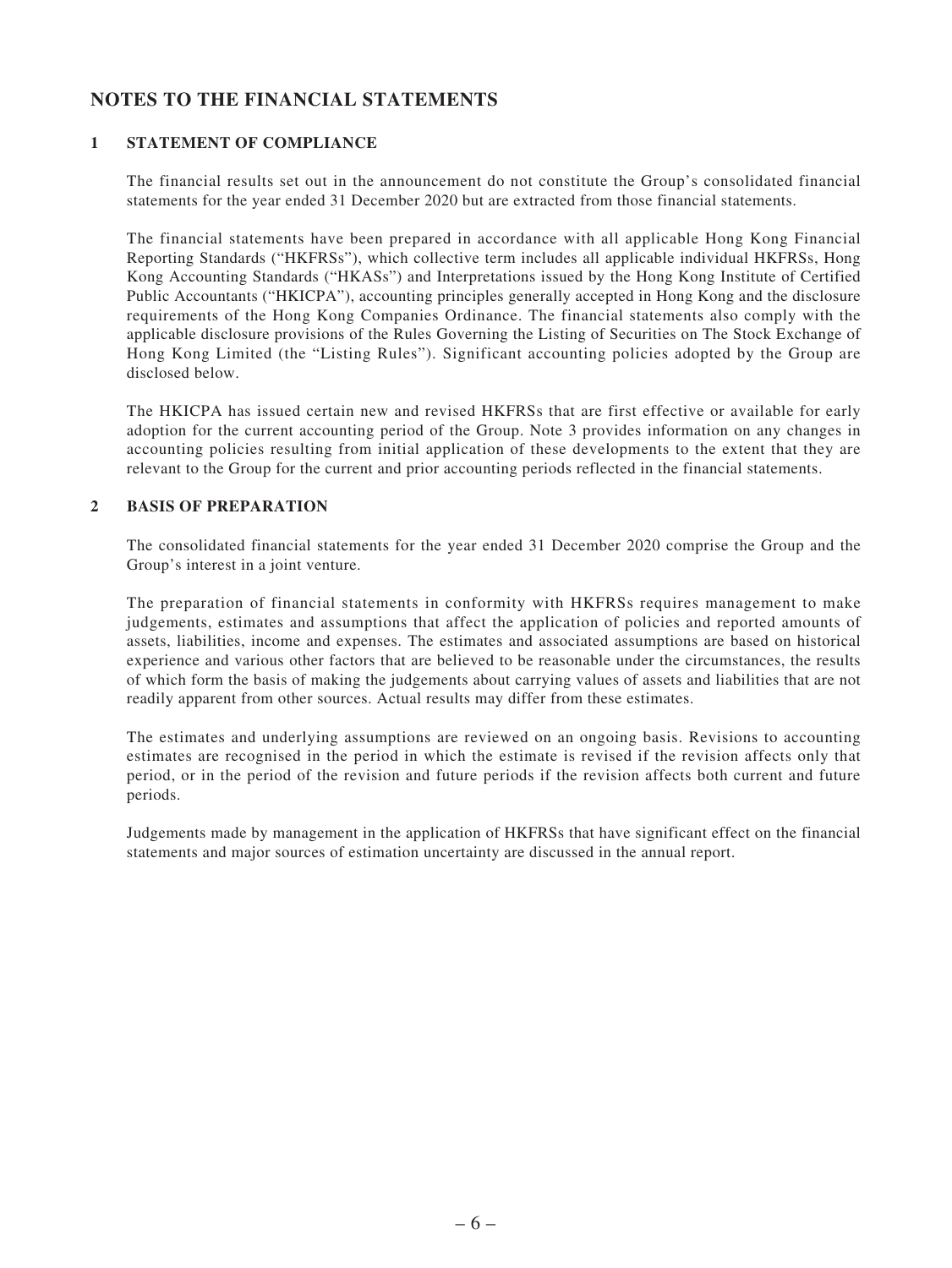### **3 CHANGES IN ACCOUNTING POLICIES**

The HKICPA has issued the following amendments to HKFRSs that are first effective for the current account year of the Group:

- Amendments to HKFRS 3, *Definition of a Business*
- Amendment to HKFRS 16, Covid-19-Related Rent Concessions

Other than the amendment to HKFRS 16, the Group has not applied any new standard or interpretation that is not yet effective for the current accounting year. Impacts of the adoption of the amended HKFRSs are discussed below:

### **Amendment to HKFRS 16,** *Covid-19-Related Rent Concessions*

The amendment provides a practical expedient that allows a lessee to by-pass the need to evaluate whether certain qualifying rent concessions occurring as a direct consequence of the COVID-19 pandemic ("COVID-19-related rent concessions") are lease modifications and, instead, account for those rent concessions as if they were not lease modifications.

The Group has elected to early adopt the amendments and applies the practical expedient to all qualifying COVID-19-related rent concessions granted to the Group during the year. Consequently, rent concessions received have been accounted for as negative variable lease payments recognised in profit or loss in the year in which the event or condition that triggers those payments occurred. There is no impact on the opening balance of equity at 1 January 2020.

### **4 REVENUE**

Revenue represents income from the sale of film, video and television rights, film and TV drama distribution, theatre operation, promotion and advertising services, agency and consultancy services income, film royalty, and the proceeds from the sale of audio visual products, income from membership fees and food and beverages sales income.

The Group's customer base is diversified and there is no customer with whom transactions have exceeded 10% of the Group's revenue.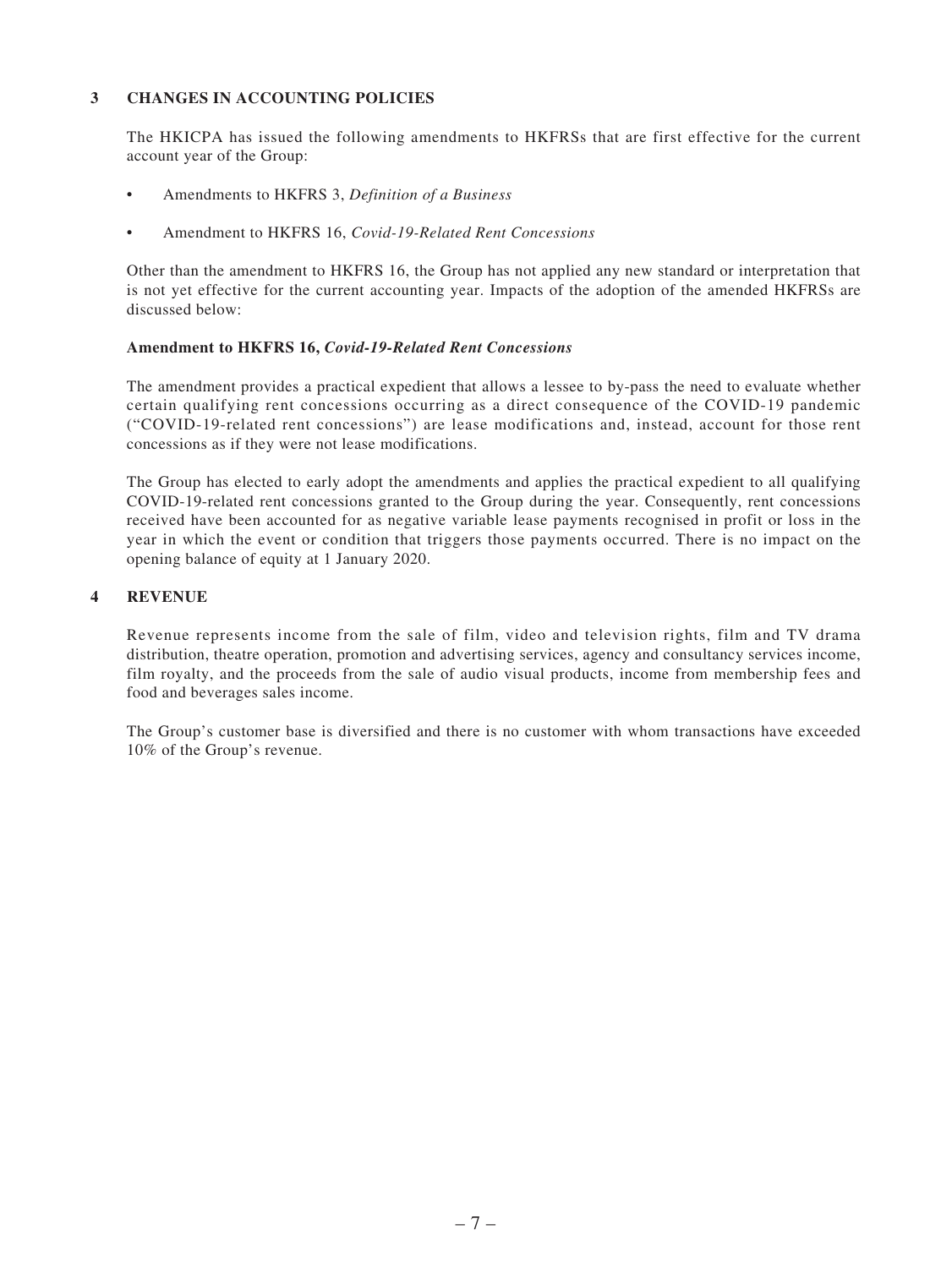#### **5 SEGMENT REPORTING**

The Group manages its businesses by geography. In a manner consistent with the way in which information is reported internally to the Group's most senior executive management for the purposes of resources allocation and performance assessment, the Group has presented the following reportable segments. No operating segments have been aggregated to form the reportable segments, which are as follows:

- Hong Kong
- Mainland China
- Singapore
- **Taiwan**

The results of the Group's revenue from external customers for entities located in Hong Kong, Mainland China, Singapore and Taiwan are set out in the table below.

Each of the above reportable segments primarily derives its revenue from film exhibition, film and video distribution, film and television programme production and the provision of advertising and consultancy services. For the purposes of assessing segment performance and allocating resources between segments, the Group's senior executive management monitors the revenue and results attributable to each reportable segment on the following bases:

#### **Segment revenue and results**

Revenue is allocated to the reportable segments based on the local entities' location of external customers. Expenses are allocated to the reportable segments with reference to sales generated by those segments and the expenses incurred by those geographical locations or which otherwise arise from the depreciation and amortisation of assets attributable to those segments.

The measure used for reporting segment profit is adjusted operating profit after taxation where net finance costs, exchange differences and extraordinary items are excluded, and the effect of HKFRS 16 is adjusted as if the rentals had been recognised under HKAS 17. To arrive at adjusted operating profit after taxation, the Group's profit is further adjusted for items not specifically attributable to individual segments, such as directors' and auditors' remuneration and head office or corporate administration costs.

In addition to receiving segment information concerning operating profit after taxation, management is provided with segment information concerning revenue.

Management evaluates performance primarily based on the operating profit including the share of results of joint ventures of each segment. Intra-segment pricing is generally determined on an arm's length basis.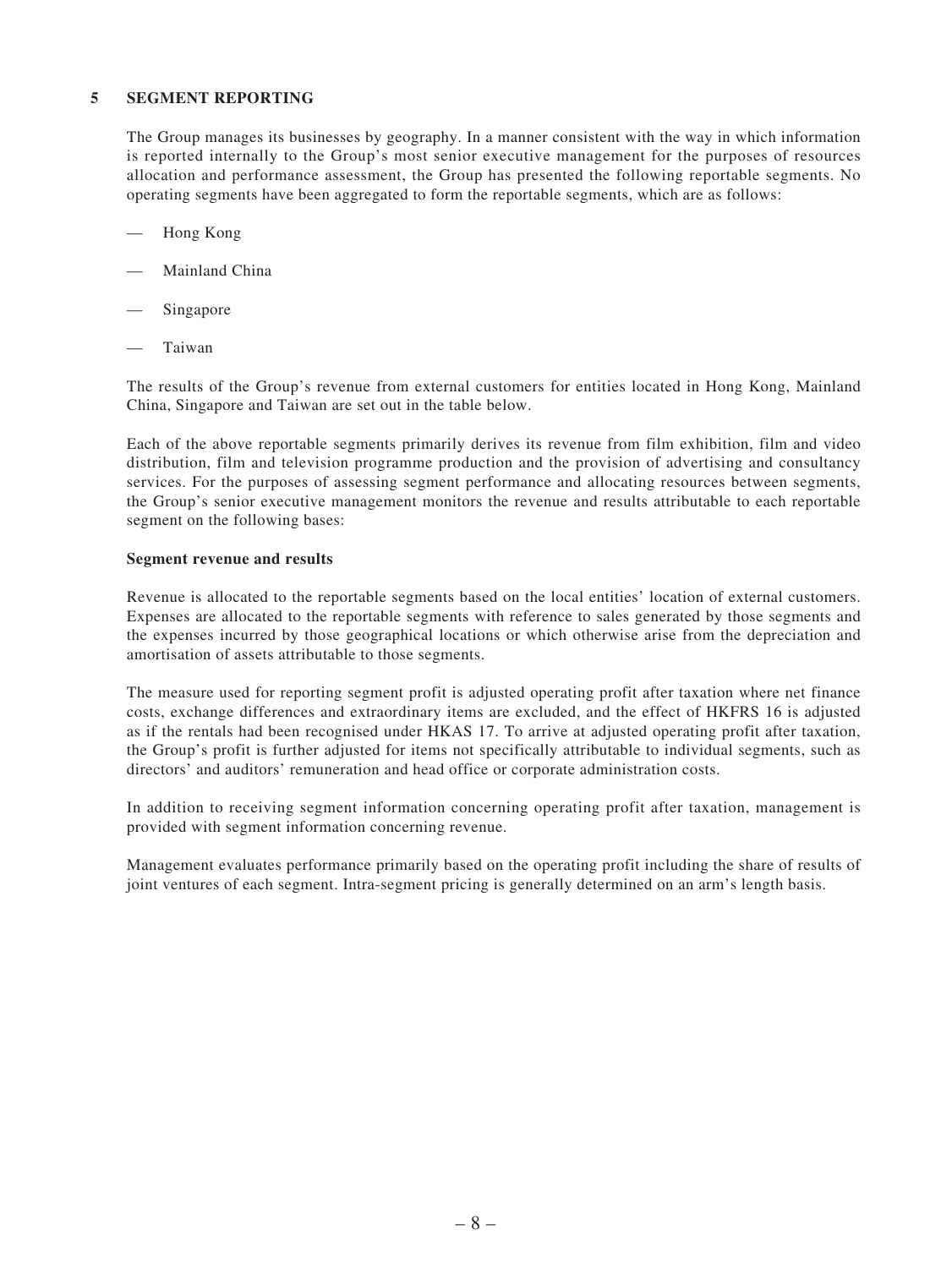Segment information regarding the Group's revenue and results by geographical market is presented below:

|                                                             | <b>Hong Kong</b>        |                  | <b>Mainland China</b>   |                  |                         | Singapore        | Taiwan           |                          | Consolidated            |                  |
|-------------------------------------------------------------|-------------------------|------------------|-------------------------|------------------|-------------------------|------------------|------------------|--------------------------|-------------------------|------------------|
|                                                             | 2020<br><b>HK\$'000</b> | 2019<br>HK\$'000 | 2020<br><b>HK\$'000</b> | 2019<br>HK\$'000 | 2020<br><b>HK\$'000</b> | 2019<br>HK\$'000 | 2020<br>HK\$'000 | 2019<br>HK\$'000         | 2020<br><b>HK\$'000</b> | 2019<br>HK\$'000 |
| Segment revenue:                                            |                         |                  |                         |                  |                         |                  |                  |                          |                         |                  |
| Revenue                                                     |                         |                  |                         |                  |                         |                  |                  |                          |                         |                  |
| $-$ Exhibition                                              | 64,915                  | 230,926          |                         |                  | 309,359                 | 810,263          | 279,285          | 456,451                  | 653,559                 | 1,497,640        |
| - Distribution and production                               | 9,827                   | 13,961           | 201                     | $\equiv$         | 32,751                  | 44,489           | 7,713            | 10,602                   | 50,492                  | 69,052           |
| - Club house                                                | ÷                       | $\equiv$         | 12,907                  | 4,045            | $\overline{a}$          |                  | ۰                | $\equiv$                 | 12,907                  | 4,045            |
| $-$ Corporate                                               | 2,437                   | 1,024            | $\qquad \qquad -$       |                  |                         |                  |                  | $\overline{\phantom{0}}$ | 2,437                   | 1,024            |
| Reportable segment revenue                                  | 77,179                  | 245,911          | 13,108                  | 4,045            | 342,110                 | 854,752          | 286,998          | 467,053                  | 719,395                 | 1,571,761        |
| Reportable segment (loss)/profit                            | (68, 331)               | 1,686            | (38,937)                | (62, 726)        | (26, 220)               | 139,748          | (18, 605)        | 35,743                   | (152, 093)              | 114,451          |
| <b>Reconciliation - Revenue</b>                             |                         |                  |                         |                  |                         |                  |                  |                          |                         |                  |
| Reportable segment revenue<br>Share of revenue from a joint |                         |                  |                         |                  |                         |                  |                  |                          | 719,395                 | 1,571,761        |
| venture in Taiwan<br>Elimination of intra-segmental         |                         |                  |                         |                  |                         |                  |                  |                          | (286,998)               | (467, 053)       |
| revenue                                                     |                         |                  |                         |                  |                         |                  |                  |                          | (18,005)                | (28, 320)        |
| Others                                                      |                         |                  |                         |                  |                         |                  |                  |                          | (91, 746)               | (15,546)         |
| Consolidated revenue                                        |                         |                  |                         |                  |                         |                  |                  |                          | 322,646                 | 1,060,842        |
| Reconciliation - Loss before<br>taxation                    |                         |                  |                         |                  |                         |                  |                  |                          |                         |                  |
| Reportable (loss)/profit                                    |                         |                  |                         |                  |                         |                  |                  |                          | (152,093)               | 114,451          |
| Unallocated operating expenses, net                         |                         |                  |                         |                  |                         |                  |                  |                          | (136, 078)              | (149, 543)       |
| Non-controlling interests                                   |                         |                  |                         |                  |                         |                  |                  |                          | (3)                     | (24)             |
| Income tax (credit)/expense                                 |                         |                  |                         |                  |                         |                  |                  |                          | (10, 267)               | 31,054           |
| <b>Consolidated loss before taxation</b>                    |                         |                  |                         |                  |                         |                  |                  |                          | (298, 441)              | (4,062)          |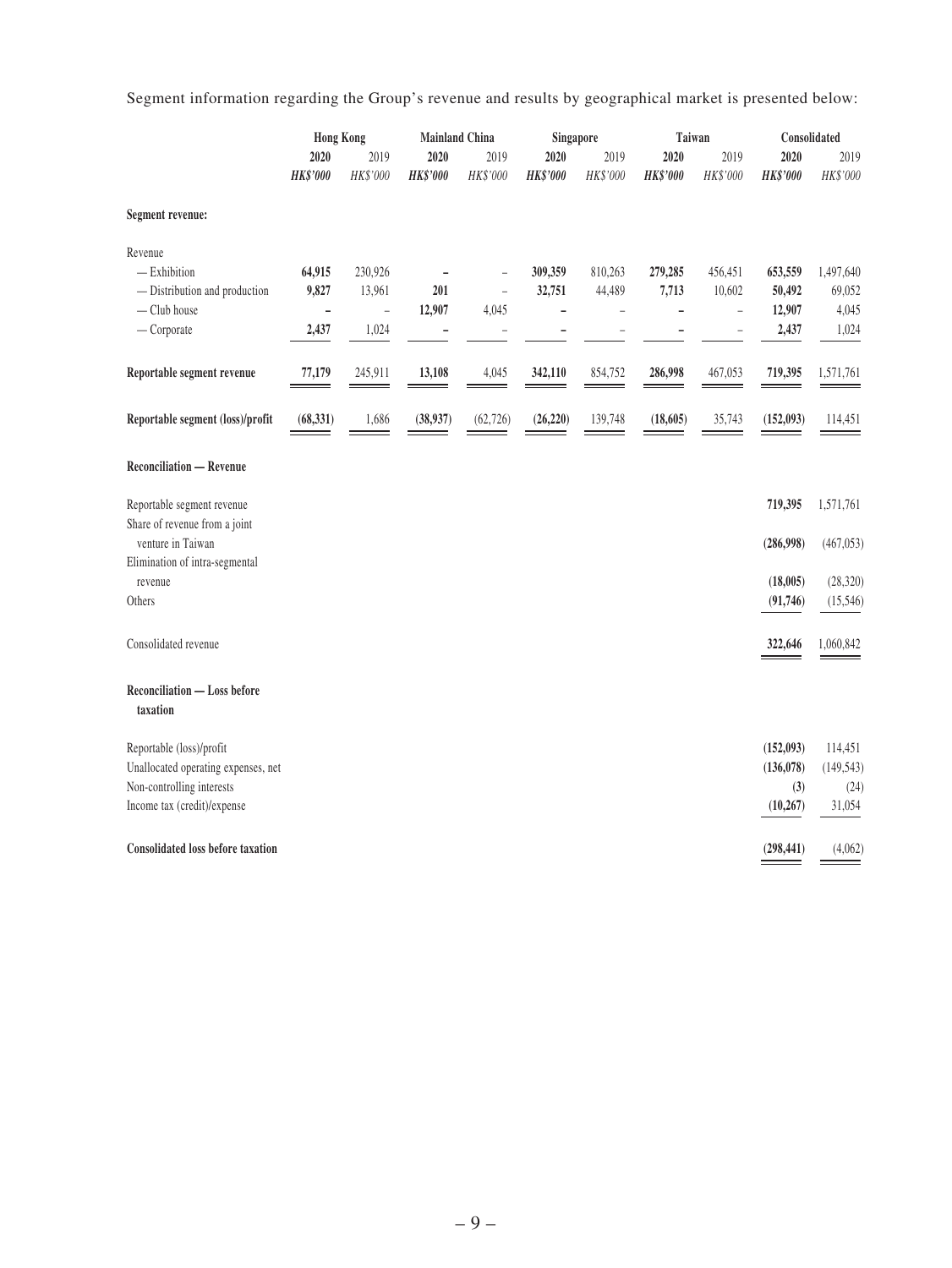### **6 LOSS BEFORE TAXATION**

Loss before taxation is arrived at after charging/(crediting):

#### **(a) Finance costs**

**(c) Other items**

|                                                                                          | 2020            | 2019     |
|------------------------------------------------------------------------------------------|-----------------|----------|
|                                                                                          | <b>HK\$'000</b> | HK\$'000 |
| Interest on bank loans                                                                   | 30,547          | 42,726   |
| Interest on lease liabilities                                                            | 33,173          | 34,760   |
| Other interest expense                                                                   | 493             |          |
| Other ancillary borrowing costs                                                          | 9,193           | 5,664    |
| Total finance costs on financial liabilities not at fair value<br>through profit or loss | 73,406          | 83,150   |
| Less: finance cost capitalised into construction in progress*                            | (458)           |          |
|                                                                                          | 72,948          | 83,150   |

*\* The finance costs have been capitalised at rates ranging from 1.76% to 4.69% per annum for the year ended 31 December 2020. No finance costs have been capitalised for the year ended 31 December 2019.*

#### **(b) Staff costs (excluding directors' emoluments)**

|                                                        | 2020            | 2019     |
|--------------------------------------------------------|-----------------|----------|
|                                                        | <b>HK\$'000</b> | HK\$'000 |
| Salaries, wages and other benefits <i>(note (i))</i>   | 95,633          | 137,961  |
| Contributions to defined contribution retirement plans | 7,727           | 12,007   |
|                                                        | 103,360         | 149,968  |
| <b>Other items</b>                                     |                 |          |
|                                                        | 2020            | 2019     |
|                                                        | <b>HK\$'000</b> | HK\$'000 |
| Cost of inventories                                    | 16,185          | 44,989   |
| Cost of services provided                              | 100,558         | 341,341  |
| Depreciation charge                                    |                 |          |
| — owned property, plant and equipment                  | 59,468          | 62,789   |
| - right-of-use assets                                  | 136,384         | 144,788  |
| Amortisation of intangible assets                      | 1,481           | 1,482    |
| Amortisation of film rights (note (ii))                | 1,811           | 5,886    |
| Impairment losses on non-financial assets              |                 |          |
| — cinema-related assets                                | 26,394          |          |
| — club house assets                                    | 7,493           |          |
| — goodwill                                             | 37,416          |          |
| — film rights                                          | 593             | 805      |
| Auditors' remuneration                                 | 2,978           | 3,163    |
| Loss on disposals of property, plant and equipment     | 831             | 1,023    |
| Exchange (gain)/loss, net                              | (45,686)        | 14,204   |
| Interest income from bank deposits                     | (9,030)         | (22,054) |

*Notes:* (i) The amount includes provision for long service payments.

(ii) The amortisation of film rights for the year is included in "Cost of sales" in the consolidated income statement.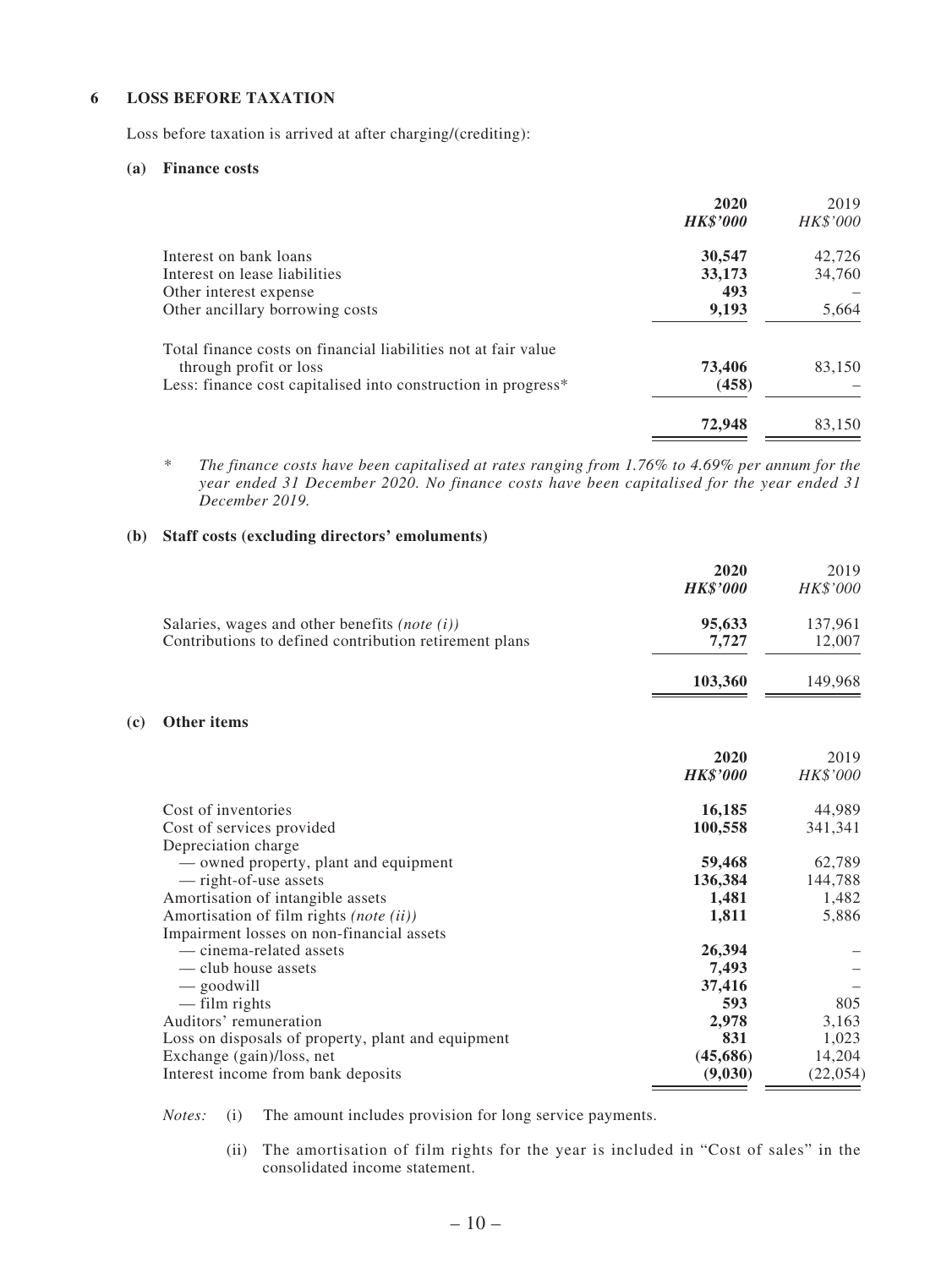### **7 INCOME TAX IN THE CONSOLIDATED INCOME STATEMENT**

Taxation in the consolidated income statement represents:

| 2020<br><b>HK\$'000</b> | 2019<br>HK\$'000 |
|-------------------------|------------------|
|                         |                  |
|                         | 720              |
| 1,322                   | 33,740           |
| (185)                   | (602)            |
| 1,137                   | 33,858           |
|                         |                  |
| (11, 404)               | (2,804)          |
| (10, 267)               | 31,054           |
|                         |                  |

### *Notes:*

- (i) The provision for Hong Kong Profits Tax for 2020 is calculated at  $16.5\%$  (2019:  $16.5\%$ ) of the estimated assessable profits for the year.
- (ii) The provision for the Mainland China Corporate Income Tax of the subsidiaries established in the Mainland China is calculated at 25% (2019: 25%) of the estimated taxable profits for the year.
- (iii) The provision for Singapore Corporate Income Tax of the subsidiaries established in Singapore is calculated at 17% (2019: 17%) of the estimated taxable profits for the year.
- (iv) During the year ended 31 December 2020, the Group paid HK\$Nil (2019: HK\$3,424,000) for income taxes on distributed earnings from its joint venture in Taiwan.

During the year ended 31 December 2020, the Group reversed HK\$2,447,000 (2019: provided HK\$4,002,000) for income taxes on accumulated earnings generated by its joint venture in Taiwan which will be distributed to the Group in the foreseeable future.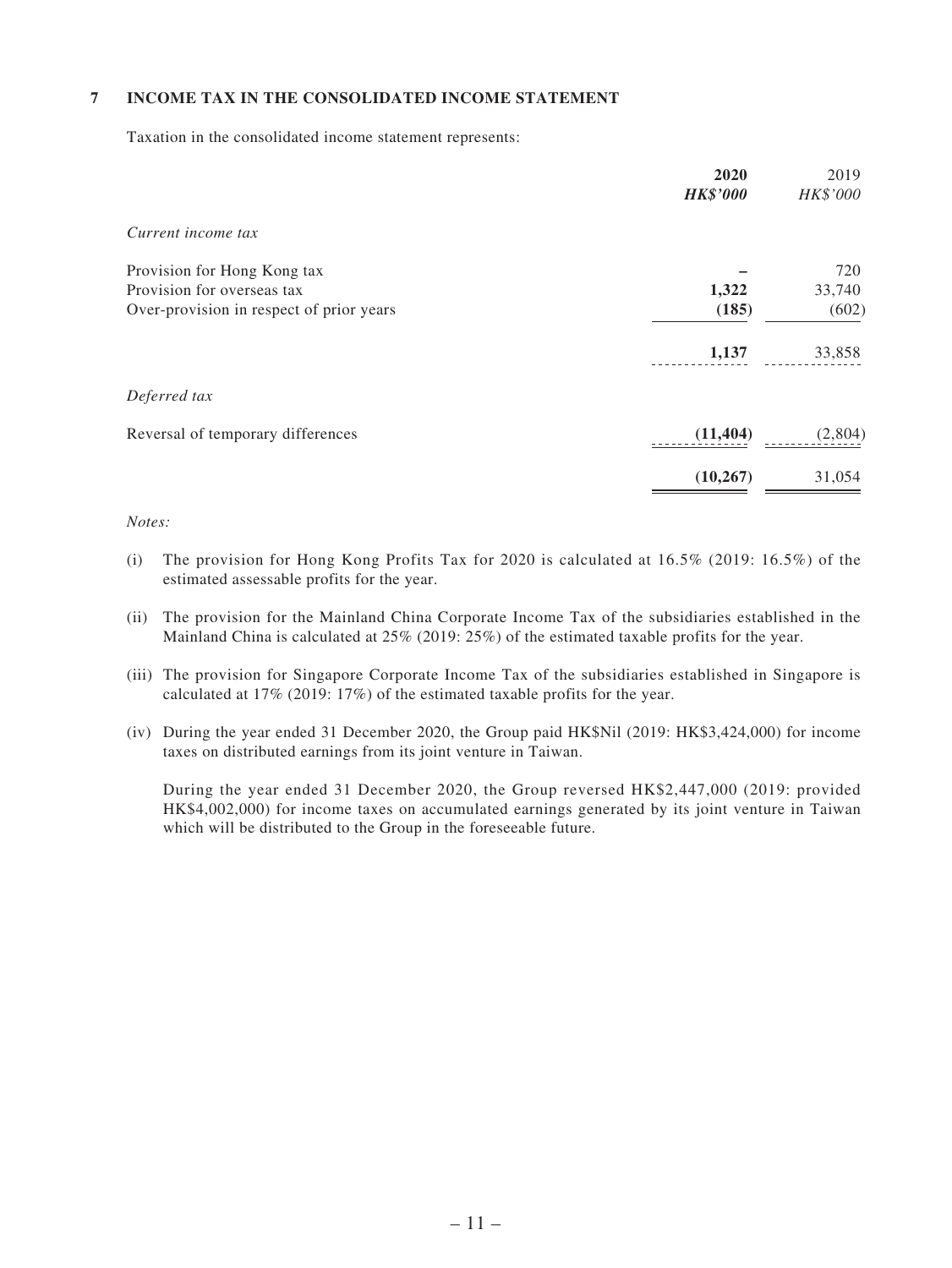#### **8 LOSS PER SHARE**

#### **(a) Basic loss per share**

The calculation of basic loss per share is based on the loss attributable to equity holders of the Company of HK\$288,171,000 (2019: HK\$35,092,000) and the weighted average number of ordinary shares of 2,799,669,050 (2019: 2,799,669,050), in issue during the year, calculated as follows:

|                                                   | 2020          | 2019          |
|---------------------------------------------------|---------------|---------------|
|                                                   | <b>Number</b> | <i>Number</i> |
|                                                   | of shares     | of shares     |
| Issued ordinary share and weighted average number |               |               |
| of ordinary shares as at 31 December              | 2,799,669,050 | 2,799,669,050 |

#### **(b) Diluted loss per share**

The Company does not have any dilutive potential ordinary shares as at 31 December 2019 and 2020. Diluted loss per share for the years ended 31 December 2019 and 2020 is the same as the basic loss per share.

#### **9 TRADE RECEIVABLES**

The Group usually grants credit periods ranging from one to three months. Each customer has a credit limit and overdue balances are regularly reviewed by management.

As of the end of the reporting period, the ageing analysis of trade receivables, based on the invoice date and net of allowance for doubtful debts, is as follows:

|                                   | 2020            | 2019     |
|-----------------------------------|-----------------|----------|
|                                   | <b>HK\$'000</b> | HK\$'000 |
| Within 1 month                    | 7,123           | 41,041   |
| Over 1 month but within 2 months  | 1,454           | 11,654   |
| Over 2 months but within 3 months | 1,662           | 9,104    |
| Over 3 months                     | 3,119           | 3,600    |
|                                   | 13,358          | 65,399   |

As at 31 December 2020, trade receivables of the Group include amount of HK\$Nil (2019: HK\$30,000) due from a related company and amount of HK\$1,000 (2019: HK\$9,738,000) due from a joint venture, which are unsecured, interest-free and recoverable within one year.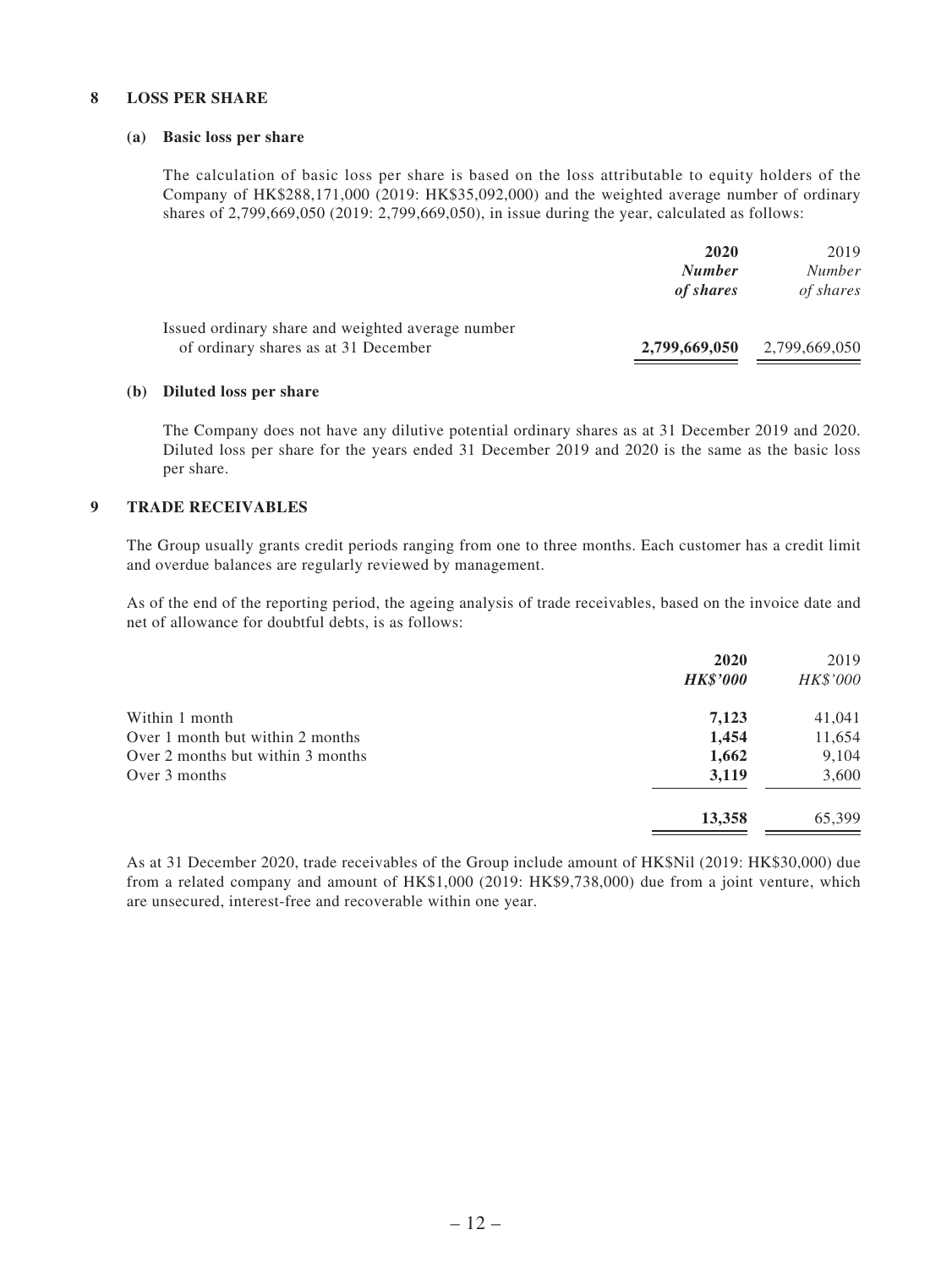### **10 TRADE PAYABLES**

The ageing analysis of trade payables, based on the invoice date, as of the end of the reporting period is as follows:

|                 | 2020<br><b>HK\$'000</b> | 2019<br>HK\$'000 |
|-----------------|-------------------------|------------------|
| Within 3 months | 40,463                  | 89,838           |
| 4 to 6 months   | 1,479                   | 2,565            |
| 7 to 12 months  | 212                     | 2,841            |
| Over 1 year     | 11,539                  | 10,876           |
|                 | 53,693                  | 106,120          |
|                 |                         |                  |

As at 31 December 2020, trade payables of the Group include amount of HK\$Nil (2019: HK\$416,000) due to related companies which are unsecured, interest-free and repayable on demand.

### **11 EVENT AFTER THE REPORTING PERIOD**

The COVID-19 pandemic since early 2020 has brought about additional uncertainties in the Group's operating environment and has impacted the Group's operations and financial position.

With the fourth wave of COVID-19 outbreak in Hong Kong since November 2020, the government has tightened the social distancing measures including temporary closure of all cinemas in Hong Kong starting from 2 December 2020 until 17 February 2021.

The Group will continue to pay close attention of the development of the COVID-19 outbreak, evaluate and proactively respond to its impact of the Group's financial position and operating results.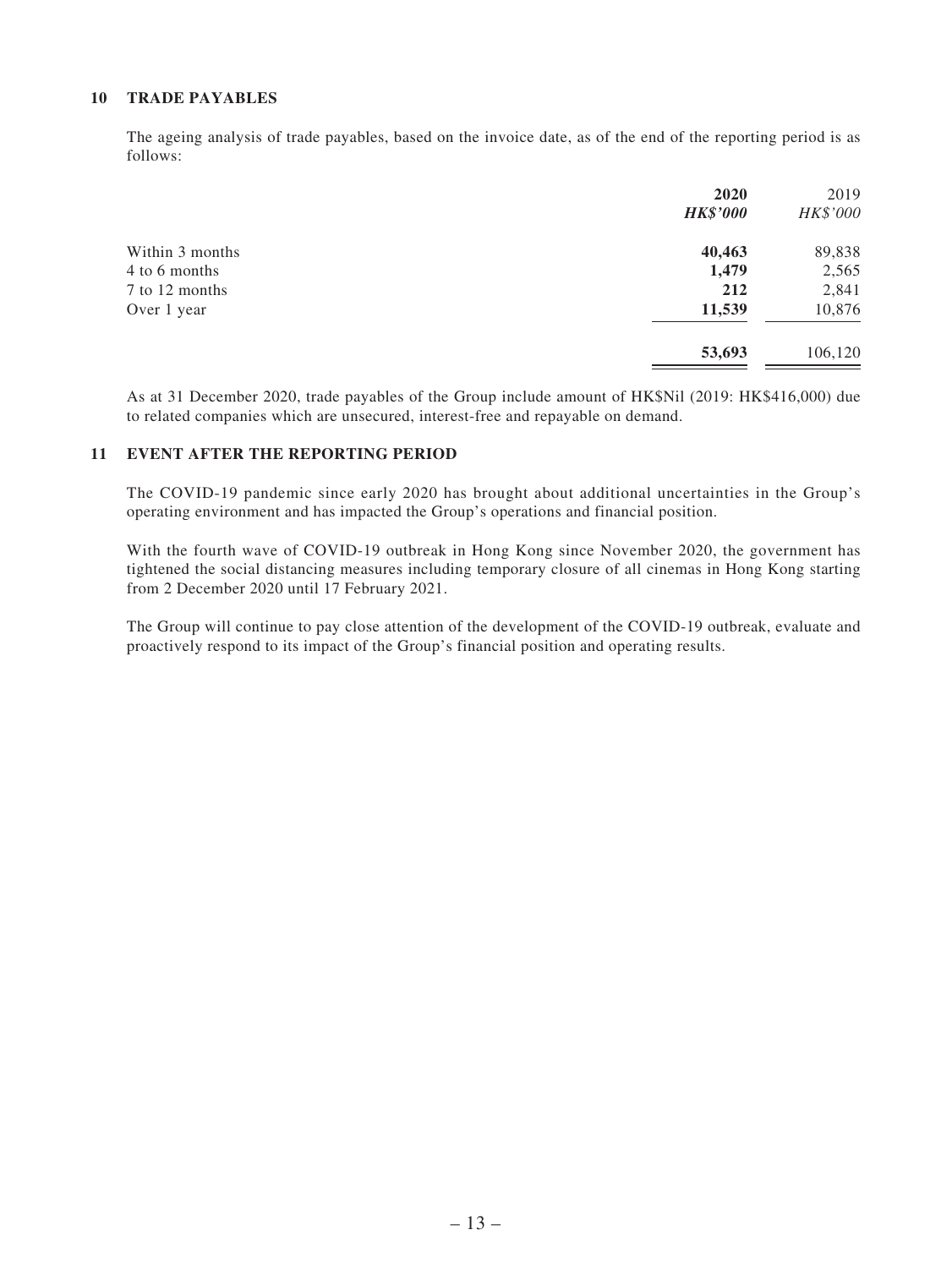# **MANAGEMENT DISCUSSION AND ANALYSIS**

### **BUSINESS REVIEW**

Founded in 1970, Orange Sky Golden Harvest Group has been a world-class Chinese language film and entertainment company primarily engaged in film exhibition, film and TV programme production, and film distribution businesses.

Since its inception, the Group has produced and financed over 600 movies and is currently the only cinema chain that operates across Hong Kong, Singapore and Taiwan. To date, the Group owns a movie library of over 140 movies. The Group has played a vital role in the development of Chinese language film industry.

During the year, the novel COVID-19 outbreak has posted unprecedented challenges to worldwide economy. The Group's main operating regions Hong Kong, Singapore, and Taiwan have seen their local economies contracted respectively during the year, with retail and entertainment spending affected severely by social distancing measures coupled with austere labor market conditions. In particular, the global lockdown has hit the film and entertainment industry with cinemas in most geographies closed for extensive periods. For those regions whereby cinemas remained open, admissions were also affected by the lack of blockbusters movies in the year.

In view of such daunting economic challenges, the Group's focus during the year has been on further improvement in cost structures to preserve the Group's long-term competitiveness across all regions. As a result of stringent cost cutting measures, the Group is proud to be one of the very few large cinema chains that achieved positive EBITDA in our main operating regions across Singapore and Taiwan during the 2020.

During the year, the Group has placed particular emphasis on reserving liquidity and obtained a HK\$1,548.0 million 3-year committed loan facility at the peak of the pandemic to allow sufficient buffer to weather the difficult times and position for future business developments. Backed by the Group's strong liquidity, the Group has ventured into PRC live entertainment industry to capitalise our branding equity and goodwill in classic Chinese language movies. We firmly believe our market leading position in film exhibitions supported by strong liquidity will position the Group for rapid recovery as COVID-19 alleviates in 2021 onwards.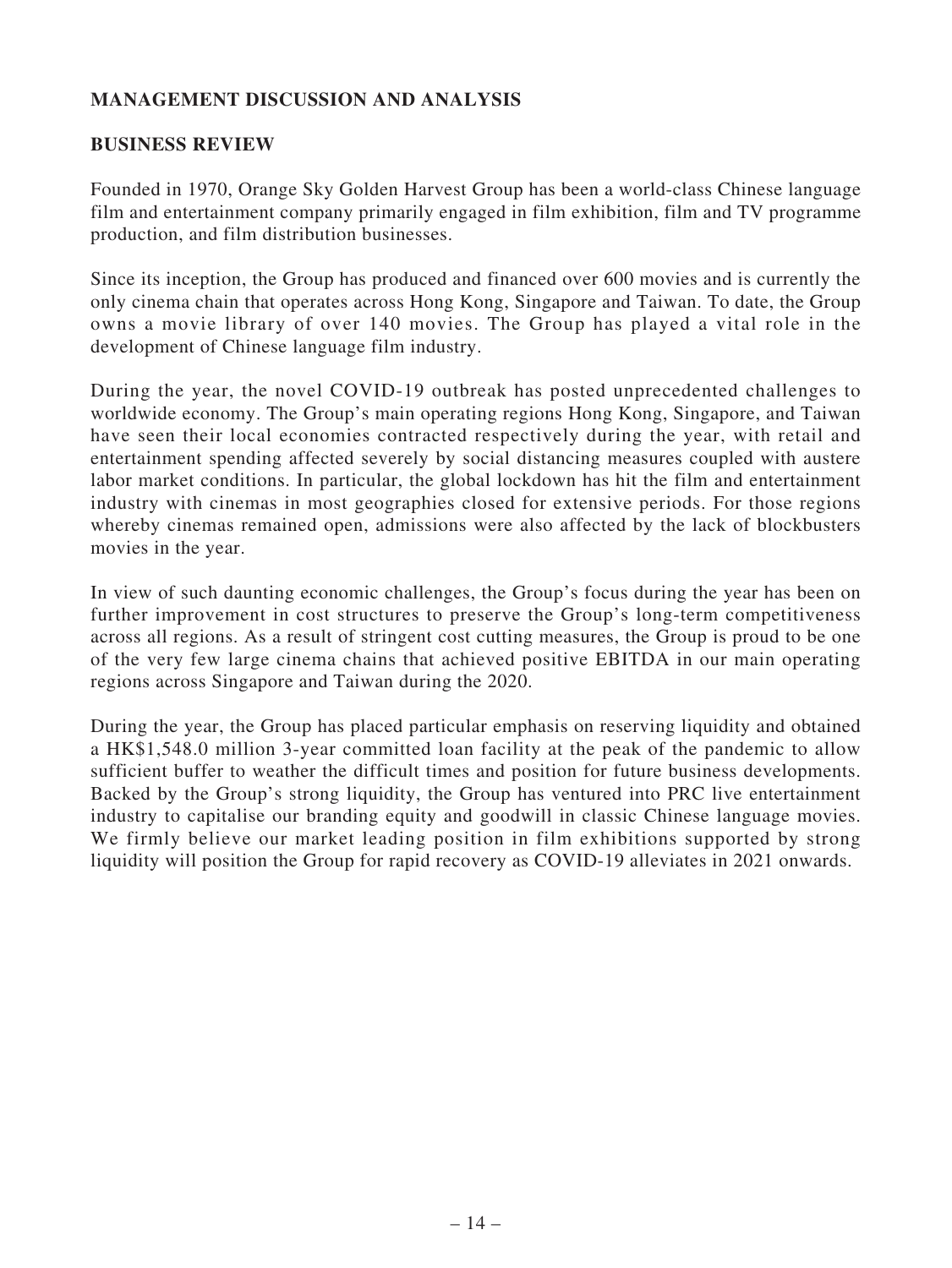### **Film Exhibition**

As at 31 December 2020, the Group maintained its network of 35 cinemas and 293 screens across Hong Kong, Singapore, and Taiwan. The Group's film exhibition business remained as the undisputed market leader in Singapore and Taiwan with 51% and 40% respective share in local box office during the year.

Despite the Group's continued effort, the Group's operations have been severely affected by lockdown measures implemented by the Hong Kong and Singapore governments, whereby cinemas have been ordered to close for around 17 weeks and around 16 weeks respectively in the two geographies. While the Group's Taiwan exhibition business remained opened during the year, its business results have been affected by the delay in blockbusters movies release and reduced social interactions amidst the worldwide pandemics. As such, our cinemas across Hong Kong, Singapore and Taiwan served approximately 11.0 million guests as compared to 25.5 million guests in last year. Even amidst the difficult operating environment, the Group remained confident in the future of film exhibition and have expanded further our cinema network in its key operating geographies.

### **Operating Statistics of the Group's Cinemas**

*(For the year ended 31 December 2020)*

|                                   | <b>Hong Kong</b> | <b>Singapore</b> | <b>Taiwan</b> |
|-----------------------------------|------------------|------------------|---------------|
| Number of cinemas*                |                  | 13               | 15            |
| Number of screens*                | 24               | 104              | 165           |
| Admissions ( <i>million</i> )     | 0.5              | 2.6              | 7.9           |
| Net average ticket price $(HK\$ ) | $72^{\circ}$     | 6 I              | 64            |

\* at 31 December 2020

### **Hong Kong**

*Operating Statistics of the Group's Cinemas in Hong Kong (For the year ended 31 December 2020)*

|                                    | 2020 | 2019 |
|------------------------------------|------|------|
| Number of cinemas*                 |      |      |
| Number of screens*                 | 24   | 24   |
| Admissions ( <i>million</i> )      | 0.5  | 2.2  |
| Net average ticket price $(HK\$ )  | 72   |      |
| Box office receipts (HK\$ million) | 36   | 174  |

at 31 December 2020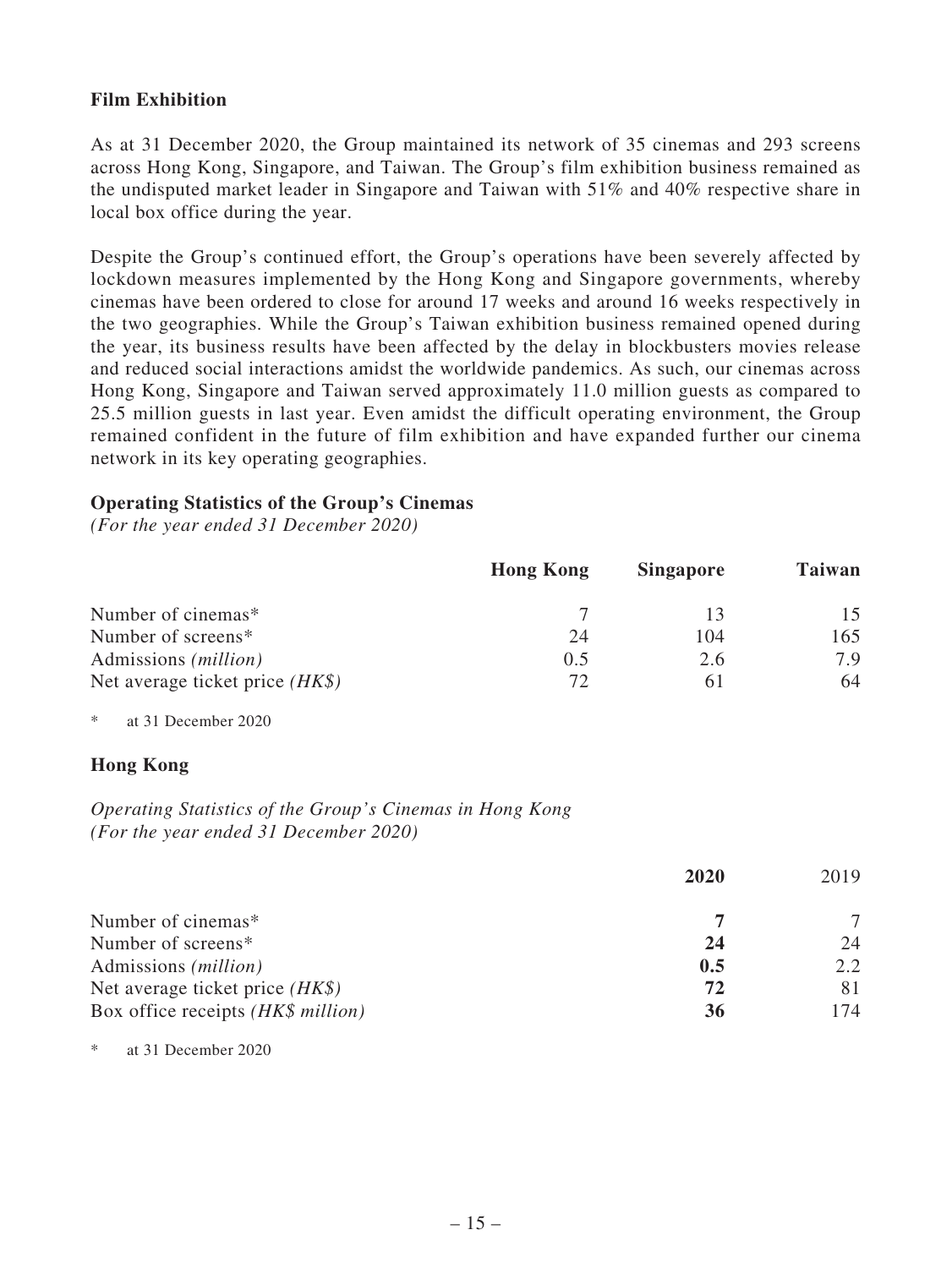All Hong Kong cinemas have been put under mandatory closure from 28 March 2020 to 7 May 2020, from 15 July 2020 to 27 August 2020, and from 2 December 2020 to 17 February 2021 for a total of around 17 weeks during 2020. Other social distancing measures such as separation of cinema patrons, restrictions in food and beverages inside the exhibition halls, together with delay in blockbuster movies have together resulted in 79% drop in total Hong Kong box office from HK\$174.0 million in 2019 to HK\$36.3 million in 2020.

The Group's Hong Kong operations branded under Golden Harvest Cinemas continued to operate 7 cinemas and 24 screens in the city during the year. The operation recorded total gross box office receipt of HK\$36.3 million during the year, representing 6% share of the Hong Kong total box office, remained similar to the last year (2019: HK\$174.0 million). Net average ticket price of the Group amounted to HK\$71.9 during the year, compared with HK\$81.0 over the last year. The decrease of 11% given the lower ticket price was to incentivise patrons return to cinema after cinemas re-opening.

The Group's screen advertising business maintained with contracts covering 18 cinemas and 79 screens during the year. However, screen advertising was affected given the sluggish economic condition amidst COVID-19 resulted in vast reduction in advertising budget for corporates.

To mitigate the lack of blockbusters movies, the Group has arranged special screening of classic Hong Kong and western movies such as *Perish In the Name of Love* (帝女花), *2001: A Space Odyssey (2001*太空漫遊)*, Jumanji: The Next Level* (逃出魔幻紀:霸氣升呢) and *The Shawshank Redemption* (月黑高飛) to attract movie fans back to cinemas. These special screenings were deemed as success with the highest fill rate of over 35%.

Hong Kong is the home market for the Group and Hong Kong exhibition business has been the core of home business. Given the high rental environment and social unrest in Hong Kong in recent years, the Group will cautiously maintain our presence in the city while trying to maximise cost efficiency.

### **Singapore**

*Operating Statistics of the Group's Cinemas in Singapore (For the year ended 31 December 2020)*

|                                        | 2020 | 2019 |
|----------------------------------------|------|------|
| Number of cinemas*                     | 13   | 14   |
| Number of screens*                     | 104  | 112  |
| Admissions ( <i>million</i> )          | 2.6  | 8.3  |
| Net average ticket price $(S\$ )       | 10.7 | 10.6 |
| Net box office receipts $(S\$ million) | 27   | 88   |

\* at 31 December 2020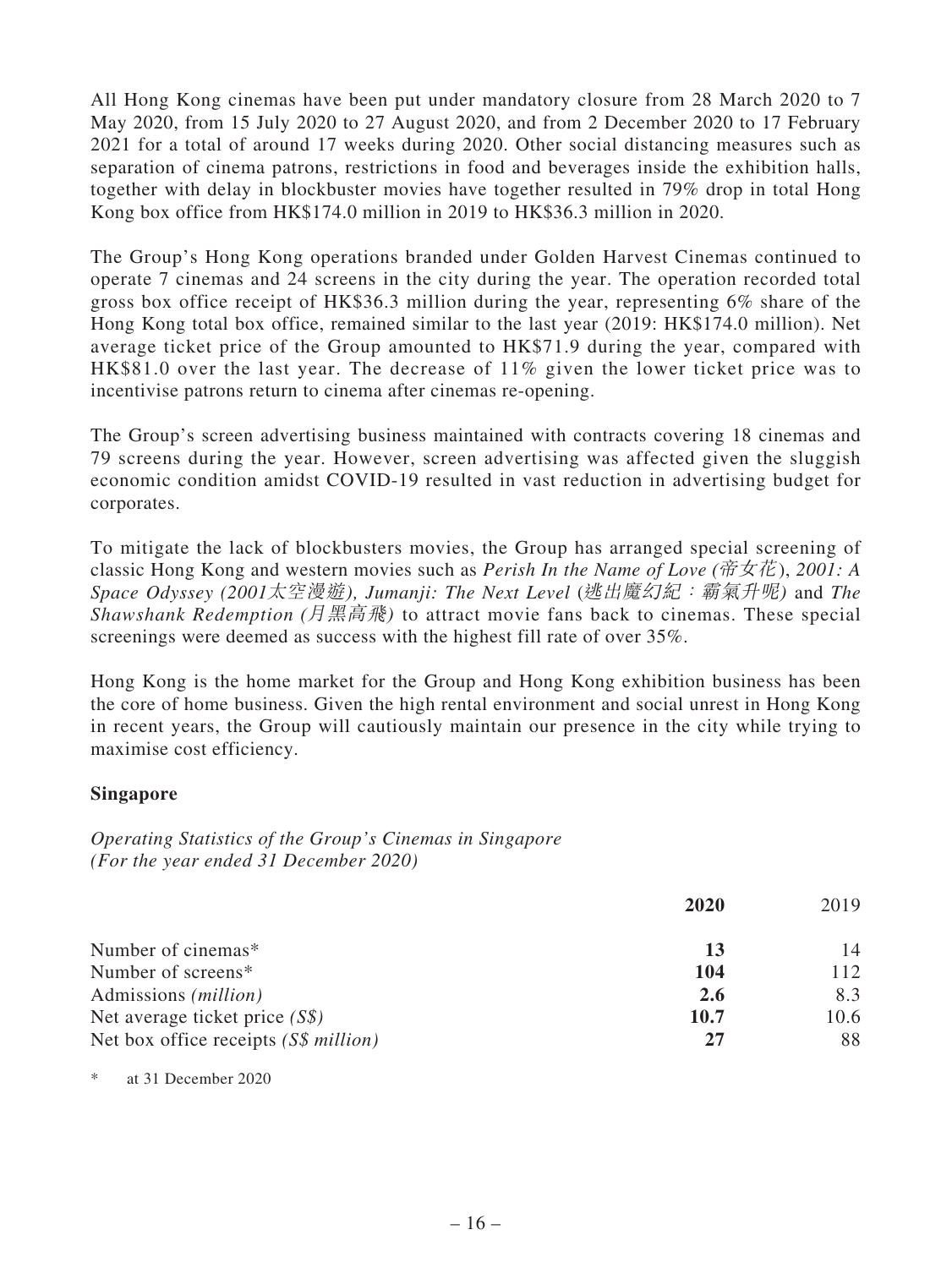Singapore has been the main revenue contributor to the Group, attributing to 47% and 54% of the Group's total revenue across 4 regions in 2019 and 2020 respectively. The Group's Singapore operations under the Golden Village Cinemas ("Golden Village") brand remained as the market leader locally operating a network of 13 cinemas and 104 screens, attributing to 38% of total installed screens in the country. Golden Village maintained as a market leader in Singapore where the market share stood at around 51%.

During the year, Golden Village reported net box office receipts of S\$27.4 million (2019: S\$87.6 million), representing a decrease in net box office receipts of 69% compared to last year. Such reduction was primarily due to the Singapore Government 'Circuit Breaker' initiative, whereby most Singapore retail businesses including cinemas were shut down. The Singapore cinemas have been temporarily closed from 27 March 2020 to 12 July 2020, which forbid the Group from generating any income.

To partially mitigate the effect from cinemas closures, Golden Village has strived to open up new initiatives such as special movie screening, sales of movie vouchers, and partnership with landlords, e-commerce websites, to maximise our sales as much as possible. In the meantime, Golden Village continued to source quality independent movies for distributions in Singapore to position the chain for exclusive screenings post cinemas re-opening. As a result, the Group is proud to confirm that Golden Village has recorded EBITDA of S\$0.3 million in 2020.

Golden Village has been a household name in Singapore with a considerable larger scale of operations compared with local competitors. Golden Village has signed a lease agreement to open a 8 screens cinema in Katong Mall which expected to be opened in the third quarter of 2021. The Katong Cinema will be the first "new cinema" concept of Golden Village intending to serve as an entertainment center featuring flexible exhibition halls that can host live concerts and theatres, a foyer area that combines the aesthetics and practical uses of an art gallery, as well as a movie themed Gold Class bar and lounge that intends to provide the best immersive dining experience to patrons. Going forward, Golden Village cinemas will gradually be converted into such entertainment centers to adapt to the evolving entertainment needs.

Golden Village's significant cost advantage has attracted competitor to merge their businesses with Golden Village to leverage on cost synergy and economies of scale to stay afloat amidst the challenging environment. On 9 December 2020, the Group has entered into a Heads of Agreement with mm2 Asia Limited to merge Golden Village with mm2 Asia Limited's subsidiary mmCineplex which operates 8 cinemas in Singapore and 14 cinemas in Malaysia, as well as the two companies' film distribution businesses in the region and mm2 Asia Limited's online streaming business into one larger entity. The merger discussion is ongoing and the Group will announce when further material progress is made.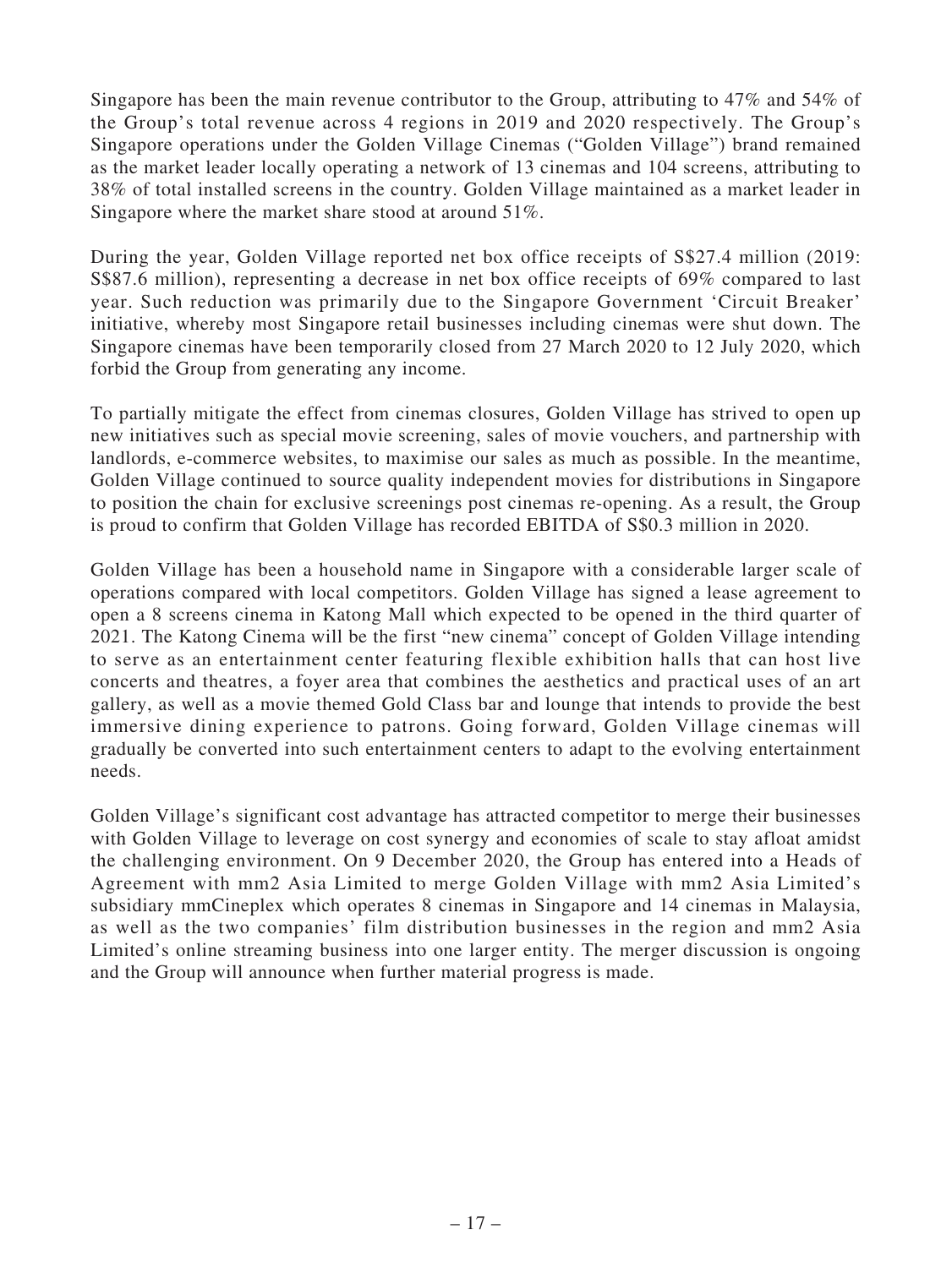### **Taiwan**

*Operating Statistics of the Group's Cinemas in Taiwan (For the year ended 31 December 2020)*

|                                       | 2020 | 2019 |
|---------------------------------------|------|------|
| Number of cinemas*                    | 15   | 16   |
| Number of screens*                    | 165  | 164  |
| Admissions ( <i>million</i> )         | 7.9  | 15.1 |
| Net average ticket price (NTD)        | 246  | 240  |
| Net box office receipts (NTD billion) | 1.9  | 3.6  |

\* at 31 December 2020

During the year, Taiwan's net box office receipts amounted to NTD1.9 billion, registering a decrease of 46% from NTD3.6 billion in the last year. Given Taiwan's effective response to COVID-19, Taiwan has successfully avoided the need for a large scale lockdown similar to most of other geographies, and cinemas in Taiwan have remained open during the year. The reduction in box office is primarily due to the delay in blockbusters movies release which awaits re-opening of cinemas in other geographies, coupled with weak consumer sentiment during chronic health concern amidst global COVID-19 pandemic. Thanks to the positional Vie Show cinema circuit ("Vie Show") as the largest film exhibitor, Vie Show managed to secure 45 exclusive film releases such as *DIGIMON ADVENTURE Last Evolution KIZUNA*  (數碼寶貝*LAST EVOLUTION*絆) and *Fate/stay night [Heaven's Feel]* Ⅲ*.spring song (Fate/ stay night [Heaven's Feel]* <sup>Ⅲ</sup>*.* 春櫻之歌) during the year. Vie Show's restaurant operations and theme park operations have continued to perform during the year, and together partially mitigated the impact from lack of blockbuster movies. As a result of Vie Show's cost advantage arising from economies of scale and diversified operations, Vie Show has recorded EBITDA of NTD11.0 million during 2020.

The Group's 35.71% owned Vie Show continued to be the largest cinema chain in Taiwan operating a total of 15 cinemas, comprising of 165 screens as of 31 December 2020, with a market share of 40%. Adhering to the Group's comprehensive entertainment hub strategy, Vie Show operated a chain of "UNICORN" brand handmade popcorn stores across all its cinemas locations and a Japanese fried chicken chain "TORIKAI" across 3 locations in Taiwan. Vie Show has also ventured into the family focused artificial snow theme park "SNOWTOWN" in Taichung Mitsui Outlet Park. SNOWTOWN is an indoor theme park that allows visitors to enjoy snow at a "feels like" temperature of 20ºC. In addition, Vie Show has operated a mall in Xinyi District where its flagship Xinyi Vie Show cinema is located.

As at the end of the year, Vie Show has contracted 4 new cinemas and a theme park, which will gradually be constructed and enter operations from 2021 onwards, whereby upon completion will further enhance Vie Show market shares and further reduce Vie Show reliance on cinema operations.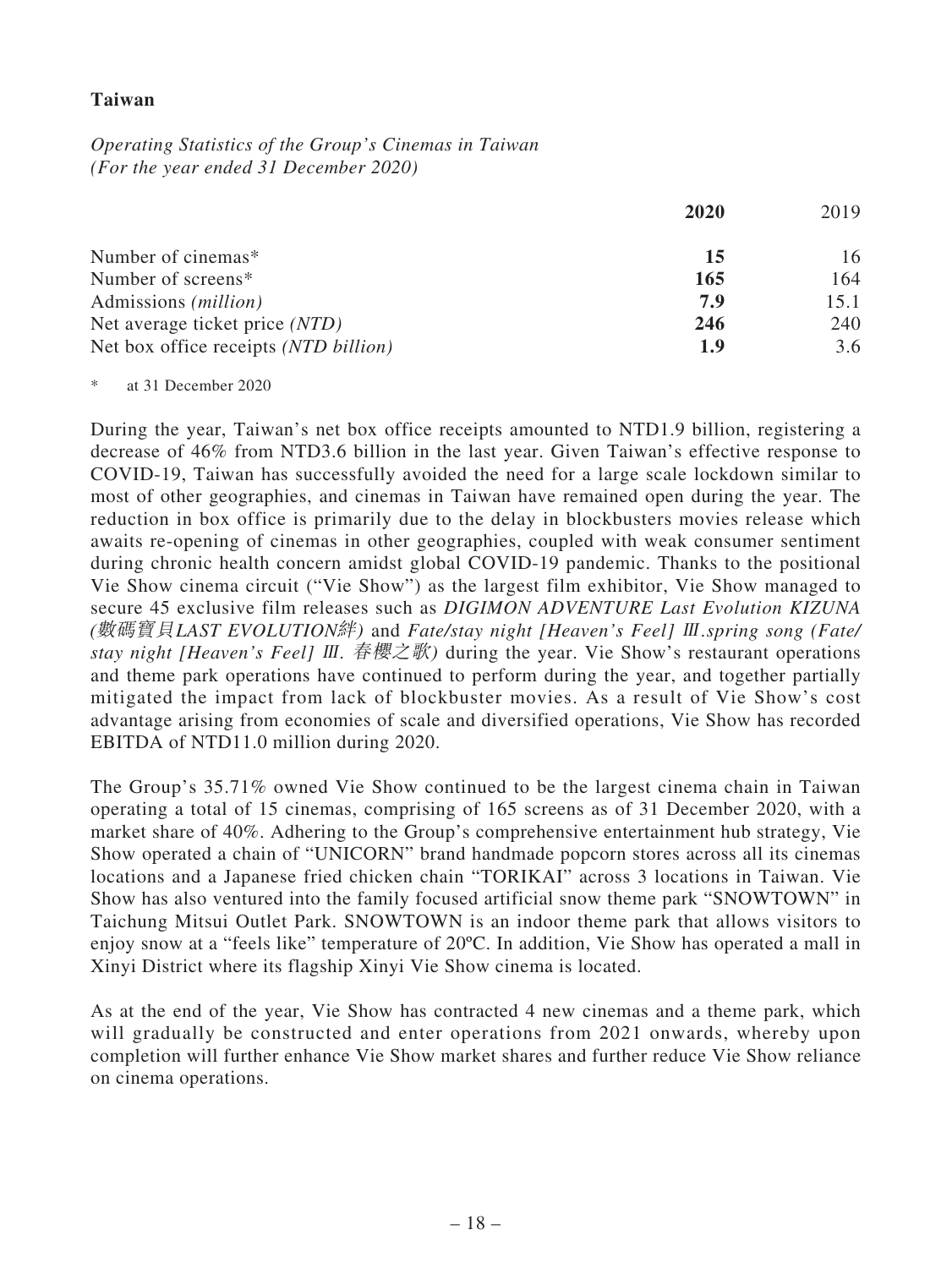Compared with the Group's Hong Kong and Singapore operations which saw mandatory cinemas closures, Vie Show was relatively less affected by COVID-19 during the year with impact primarily arising from the delay of Hollywood blockbusters. To partially mitigate the lack of Hollywood blockbusters and to fully leverage on the market leadership in cinema operations locally, Vie Show has incorporated a new film production and film distribution associate Bole Film CO., Ltd (伯樂影業股份有限公司) with the Taiwan Ministry of Culture and other leading cinema chains in Taiwan.

The Group is confident that once blockbuster movies are released and local movie productions pickup, Vie Show's performance will quickly return to normal. The Group remained committed in Vie Show and will continue to develop Vie Show into a leading comprehensive entertainment operator in Taiwan.

# **Film & TV Program me Distribution and Production**

The Group's film library carried perpetual distribution rights for over 140 self-owned titles, which contributed steady licensing income to the Group. One of the Group's key initiatives is to work with external studios for redevelopment of the Group's existing classical Chinese movies intellectual property into online movies.

Riding on the Group's leading position and long tradition in film distribution and production, the Group is one of the largest independent film distributors in Hong Kong, Singapore, and Taiwan. On an aggregated basis the Group's film distribution and production business recorded revenue of HK\$50.5 million (2019: HK\$69.1 million), representing a decrease of 27% compared to last year which mainly attributable to quarantine measures imposed in multiple areas of operations of the Group which including temporary closure of cinemas to cope with the COVID-19 pandemic during 2020. The distribution revenue was mainly generated by distributing releases such as *A Good Doctor* (醫生速遞) and *The Infernal Walker*  (無間行者之生死潛行) in Hong Kong. The famous releases outside Hong Kong were *Little Big Women* (孤味) and *Sumikkogurashi: Good to be in the Corner* (角落小夥伴電影版*:* 魔法 繪本裡的新朋友) in Taiwan and *Train To Busan: Peninsula* (屍殺半島) in Singapore.

For the production sector, the Group continued to remain prudent in investment decisions but remained active in seeking opportunities to work with local and overseas studios to produce movies and TV programmes of high quality.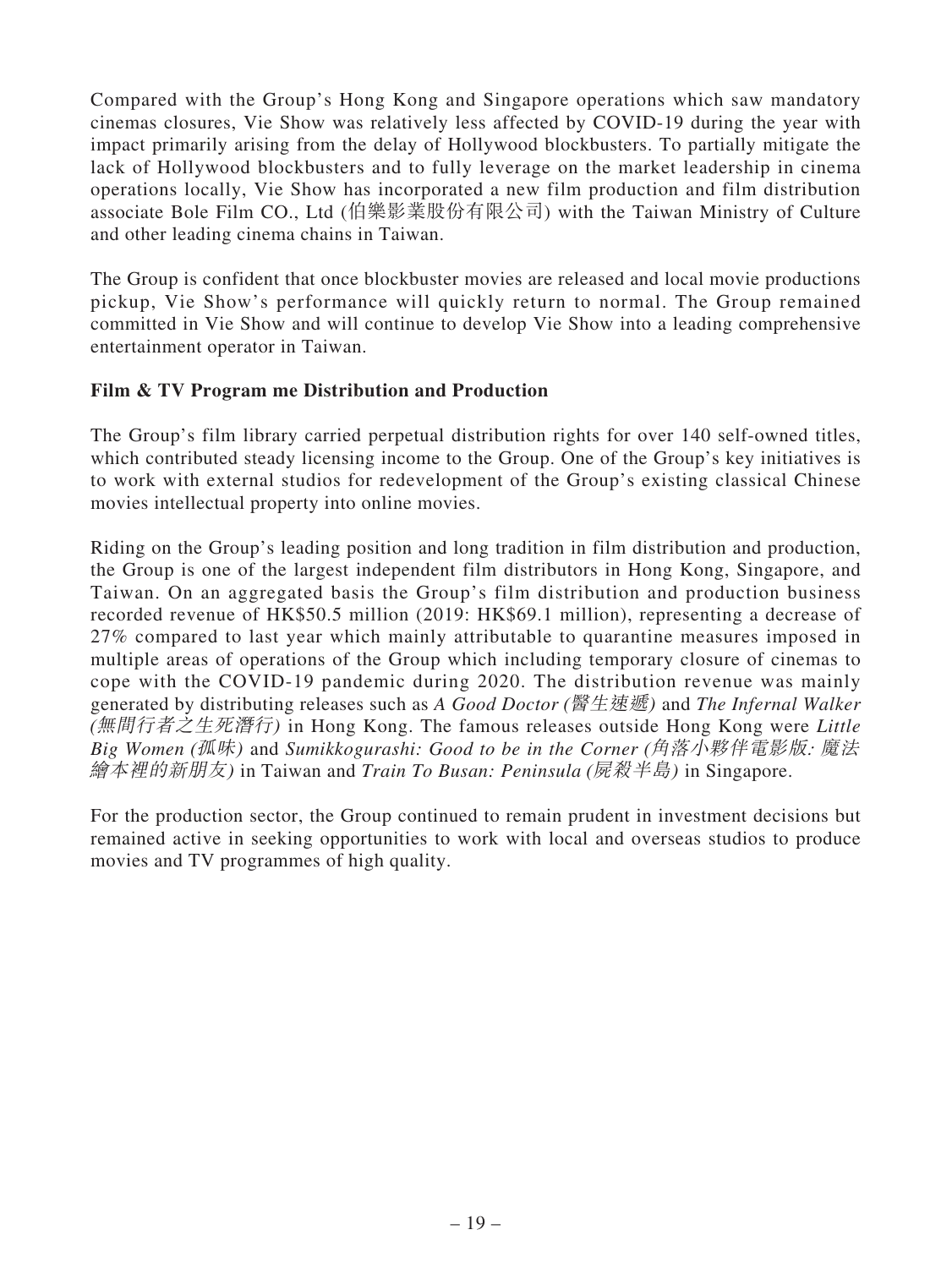### **FINANCIAL REVIEW**

### **Profit and Loss**

During the year, the Group's performance was severely affected by cinemas closures and the lack of blockbuster movies amidst global COVID-19 pandemics, resulting in 70% reduction in revenue to HK\$322.6 million (2019: HK\$1,060.8 million). Gross profit for the year amounted to HK\$204.1 million, compared with HK\$668.6 million during last year, representing a drop of 70%. Gross profit margin remained stable at 63% for both 2020 and 2019.

The Group has focused on cost savings during the year to preserve its long-term competitiveness. Via reduction in marketing expenses, utilities expenses, part-time labour costs, and other non-essential services, the Group has managed to reduce its selling and distribution costs and general and administrative expenses by HK\$163.3 million during the year, representing 26% year-on-year reduction from last year.

Other revenue and other net income or loss of HK\$156.9 million represents primarily exchange gain, subsidies and rental support from governments and landlords. Interest income during the year reduced to HK\$9.0 million from HK\$22.1 million in the last year in light of the low interest environment amidst quantitative easing measures imposed by various governments.

The Group's finance costs consisted mainly of interest expense on bank loans and interest on lease liabilities. Interest expense on bank loans amounted to HK\$30.5 million, compared with HK\$42.7 million in last year, the reduction is primarily due to low interest environment during the year.

The Group's joint venture in Taiwan recorded a net loss during the year, in which the Group's share of loss of the joint venture amounted to HK\$38.9 million (2019: share of profit of HK\$24.6 million).

Depreciation expense for the year amounted to HK\$195.9 million (2019: HK\$207.6 million). Loss attributable to equity holders was HK\$288.2 million, compared with a loss of HK\$35.1 million in the last year.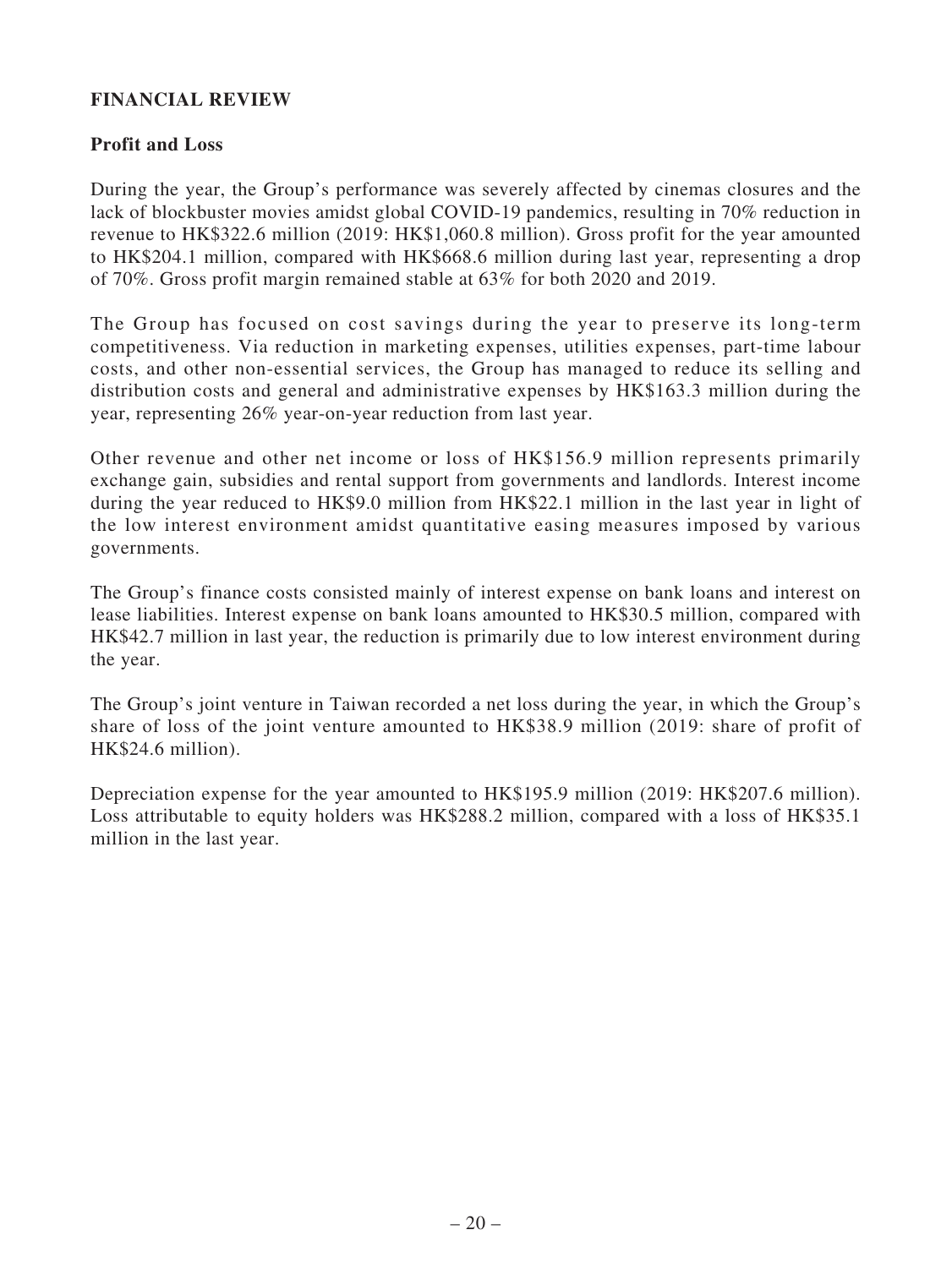# **FINANCIAL RESOURCES AND LIQUIDITY**

Despite the serious economic challenges, the Group's financial position remained healthy with net assets of HK\$1,882.7 million as of 31 December 2020.

As of 31 December 2020, the Group has total cash and cash equivalents amounting HK\$985.5 million (31 December 2019: HK\$1,068.3 million). Pledged bank balances were reduced to HK\$67.9 million, compared with HK\$137.0 million as of 31 December 2019.

The Group's total outstanding bank borrowings amounted to HK\$1,206.1 million (31 December 2019: HK\$1,057.1 million), translating into a modest net borrowings (defined as total outstanding bank borrowings less cash and bank balances) of HK\$152.7 million. The Group's bank borrowings comprised primarily of a 3-year committed loan facility secured by pledged cash, corporate guarantees, equity shares and properties.

The Group's net gearing ratio, calculated on the basis of net borrowings over total assets stood at a healthy level of 29% (31 December 2019: 22.4%) and our cash to bank borrowings ratio at 87.3% (31 December 2019: 114.0%). The Group at this moment has reasonable financial leverage. Management viewed the Group's financial position to be in a healthy position providing sufficient liquidity to withstand any challenge posted by COVID-19, while also able to support ongoing cinema projects, as well as potential merger and acquisitions of other regional entertainment companies. The Group believes that its current cash holding and available financial facilities will provide sufficient resources for its working capital requirements.

During the year, the Group's joint venture Vie Show has obtained a NTD500 million 5 years loan supported by guarantee from a fund and the chairman of Vie Show, which further enhanced Vie Show's capital structure. As of 31 December 2020, Vie Show is in a net cash position with total loan amounting of NTD1,618.4 million and total cash on hand of NTD2,001.9 million, representing a strong liquidity and prudent financial management.

The Group's assets and liabilities are principally denominated in United States dollars, Hong Kong dollars, Renminbi and Singapore dollars, except for certain assets and liabilities associated with the investments in Taiwan. The Group's foreign exchange gain during the year amounting HK\$45.7 million represents primarily gain from Renminbi and Singapore dollars appreciation against Hong Kong dollars. The Group's bank borrowings are denominated in Hong Kong dollars and Singapore dollars in line with the Group's main operating currencies. Each of the Group's overseas operations were operating in their local currencies and are subject to minimal exchange risk. The Group will continue to assess the exchange risk exposure, and will consider possible hedging measures in order to minimise the risk at reasonable cost. The Group did not have any significant contingent liabilities or off-balance sheet obligations as of 31 December 2020 (31 December 2019: Nil).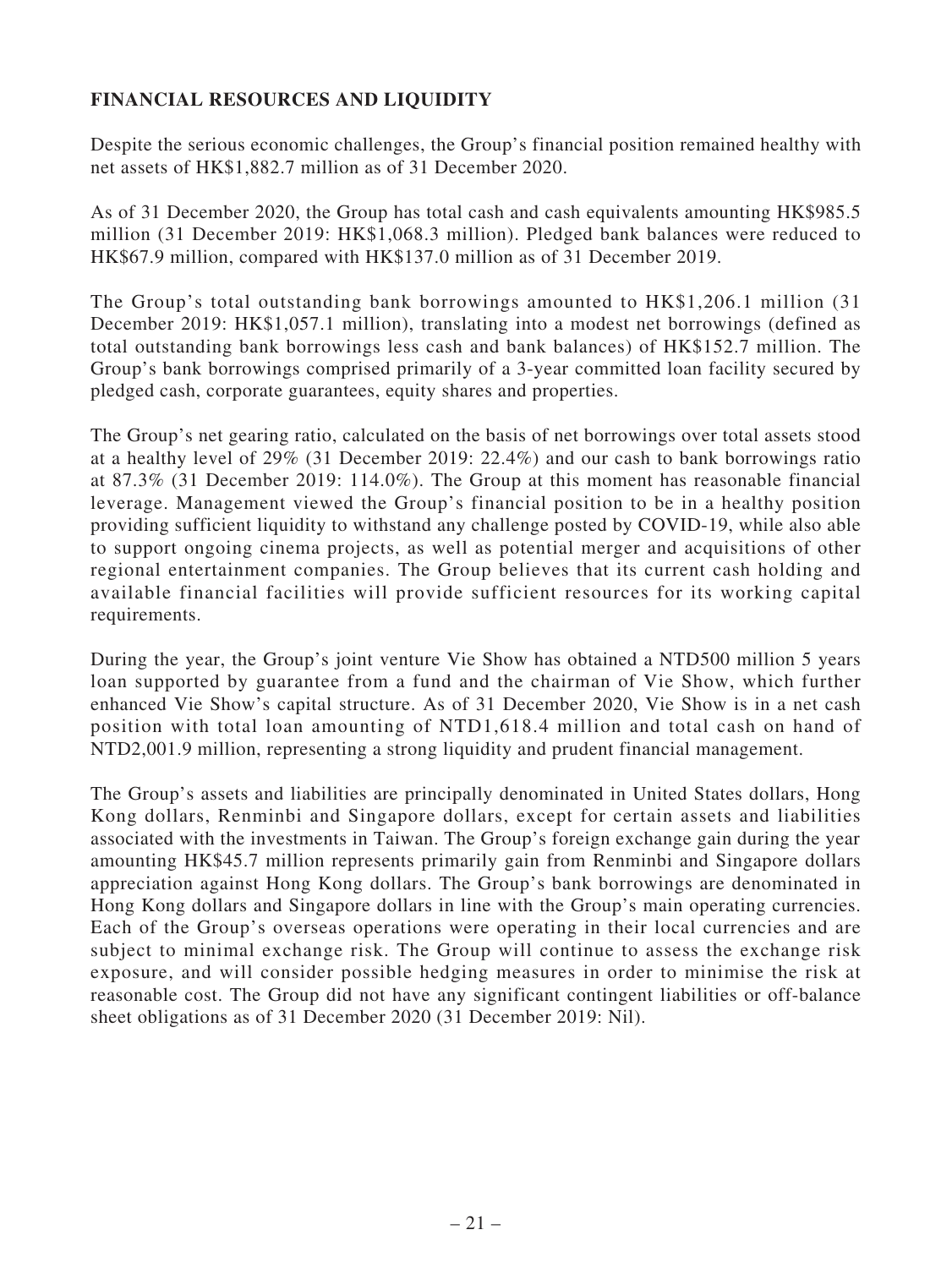# **OUTLOOK**

COVID-19 has posted unprecedented challenges to worldwide economy, and the film and cinema industry has become one of the worst hit segments. Nevertheless, the Group will continue to improve its cost structures so as to strengthen our core competency in each of the operations.

In the PRC, the Group has signed cooperation agreements with local PRC governments in Suzhou and Xian to operate 4 stages and bring in unique live performances that marries advanced stage technology from Europe, local Chinese stories, created by renowned talents from all over the world, dedicated to providing a stunning theatrical experience to local audience. The Group will be responsible for the content creation and operation of the theatres and not be responsible for the capital expenditures in relation to the building of the theatre infrastructure. The unique business model allows the Group to venture into the traditionally asset heavy theatre operations with relatively modest investment. The first theatre is expected to enter operations in the fourth quarter of 2021.

In Hong Kong, the Group continues to explore opportunities to further expand our cinema network. Riding on the success of alternative contents in previous years, particularly live broadcasting of Japanese and Korean mini-concerts, the Group is exploring possibility to expand into live entertainment businesses locally. At the same time, the Group is dedicated to look for investment opportunities in quality film and/or distribution projects in the territory.

In Singapore, the Group will continue to grow by actively pursuing suitable cinema sites. Currently, Katong site is under re-development and will bring in the best cinematic experience to patrons upon reopening on third quarter of 2021. The Group is dedicated to maintain high quality services in regular and gold class auditoriums and to introduce creative product offerings such as toys merchandise to its customers. Should the merger with mm2 Asia Limited's cinema operations successfully completed, the Group's Singapore operations will materially solidify its market leadership position and obtain further synergy from the leading market shares.

In Taiwan, Vie Show will continue to expand its cinema network with a stable pipeline of potential sites to be opened in the coming years, supplemented by further diversification into mall management, theme park operations, film productions and distributions, as well as food and beverage businesses.

Looking ahead, the Group will continue to actively seek investment opportunities in the regional media, entertainment, technology and lifestyle sectors that are related and/or creating synergies to the Group's existing businesses. The Group's strong liquidity on hand also allowed us to explore opportunistic acquisitions of fellow regional players, and development of new business in entertainment, technology and lifestyle industries that would create synergies to the Group and add values to the Shareholders.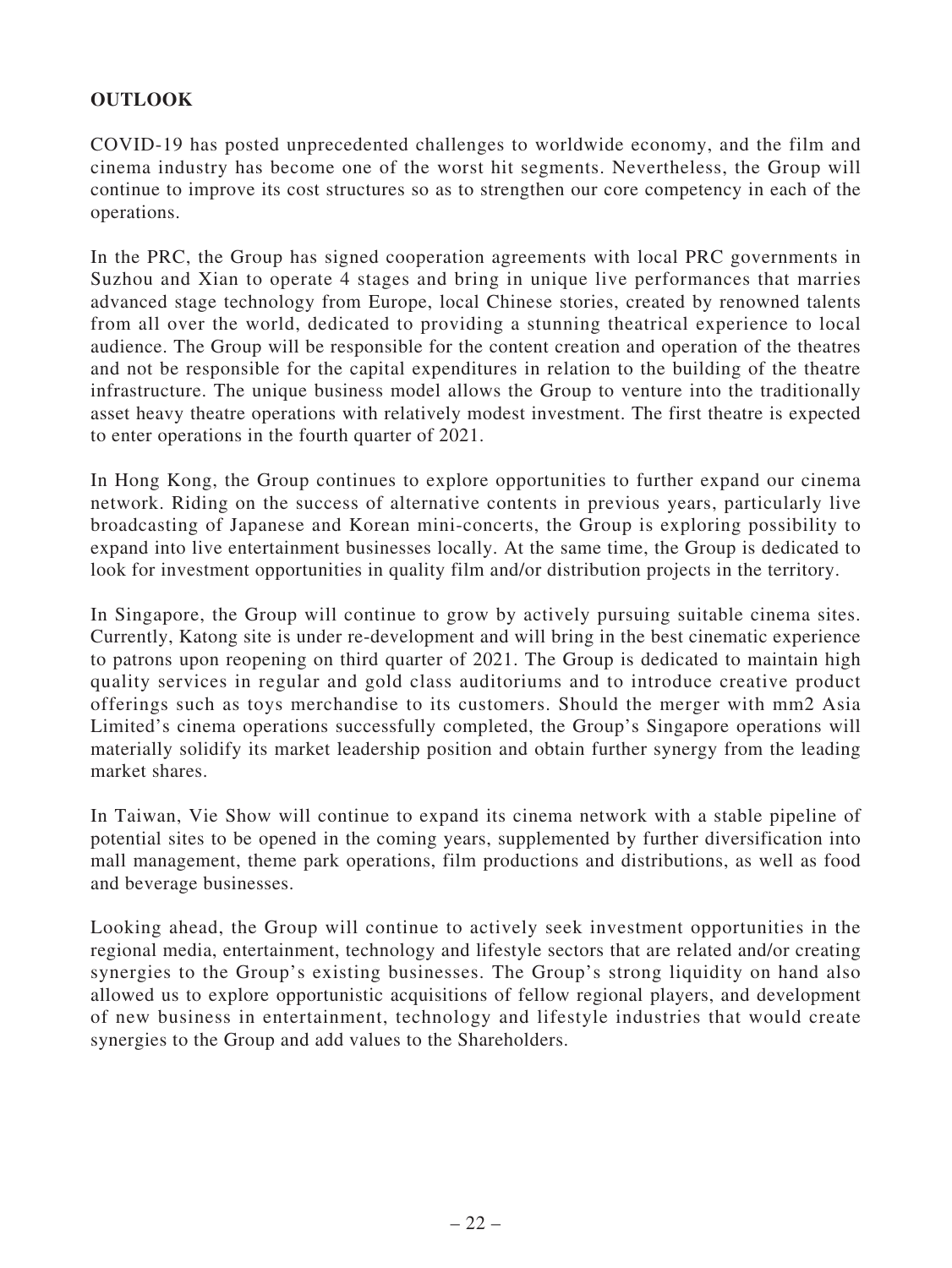# **EMPLOYEES AND REMUNERATION POLICIES**

As at 31 December 2020, the Group had 318 (2019: 484) permanent employees. The Group remunerates its employees mainly by reference to industry practice. The Group also operates a defined contribution retirement benefit scheme under the Mandatory Provident Fund Schemes Ordinance and as at 31 December 2020, there were no forfeited contributions arising from employees leaving the retirement benefit scheme.

### **FINAL DIVIDEND**

The Directors do not recommend the payment of any final dividend for the year ended 31 December 2020 (31 December 2019: Nil).

# **PURCHASE, SALE OR REDEMPTION OF LISTED SECURITIES**

The Company has not redeemed any of its listed securities during the year ended 31 December 2020. Neither the Company nor any of its subsidiaries has repurchase or sold any of the Company's listed securities on The Stock Exchange of Hong Kong Limited (the "Stock Exchange") during the year.

# **COMPLIANCE WITH MODEL CODE**

The Company has adopted its own code on terms no less exacting than those set out in the Model Code for Securities Transactions by Directors of Listed Issuers in Appendix 10 of the Listing Rules (the "Model Code"). The Company has made specific enquiries with all the Directors and all of them have confirmed that they had complied with the requirements set out in the Model Code and the Company's Code for the year ended 31 December 2020.

### **COMPLIANCE WITH CORPORATE GOVERNANCE CODE**

The Board recognises the importance of good corporate governance to maintain the Group's competitiveness and lead to its healthy growth. The Company has taken steps not only to comply with code provisions as set out in the Corporate Governance Code (the "CG Code") under Appendix 14 to the Listing Rules but also to aim at enhancing corporate governance practices of the Group as a whole.

For the year ended 31 December 2020, the Company has complied with the code provisions of CG Code, with the exception of code provisions A.4.1, A.6.7 and E.1.2.

Pursuant to code provision A.4.1 of the CG Code, non-executive directors of a listed issuer should be appointed for a specific term, subject to re-election. All non-executive Directors were not appointed for a specific term but are subject to the requirement of retirement by rotation and re-election at least once every three years at the annual general meetings of the Company in accordance with the relevant provisions of the Company's Bye-laws, accomplishing the same purpose as being appointed for a specific term. As such, the Company considers that sufficient measures have been taken to ensure that the Company's corporate governance practices are no less exacting than those in the code provisions of the CG Code.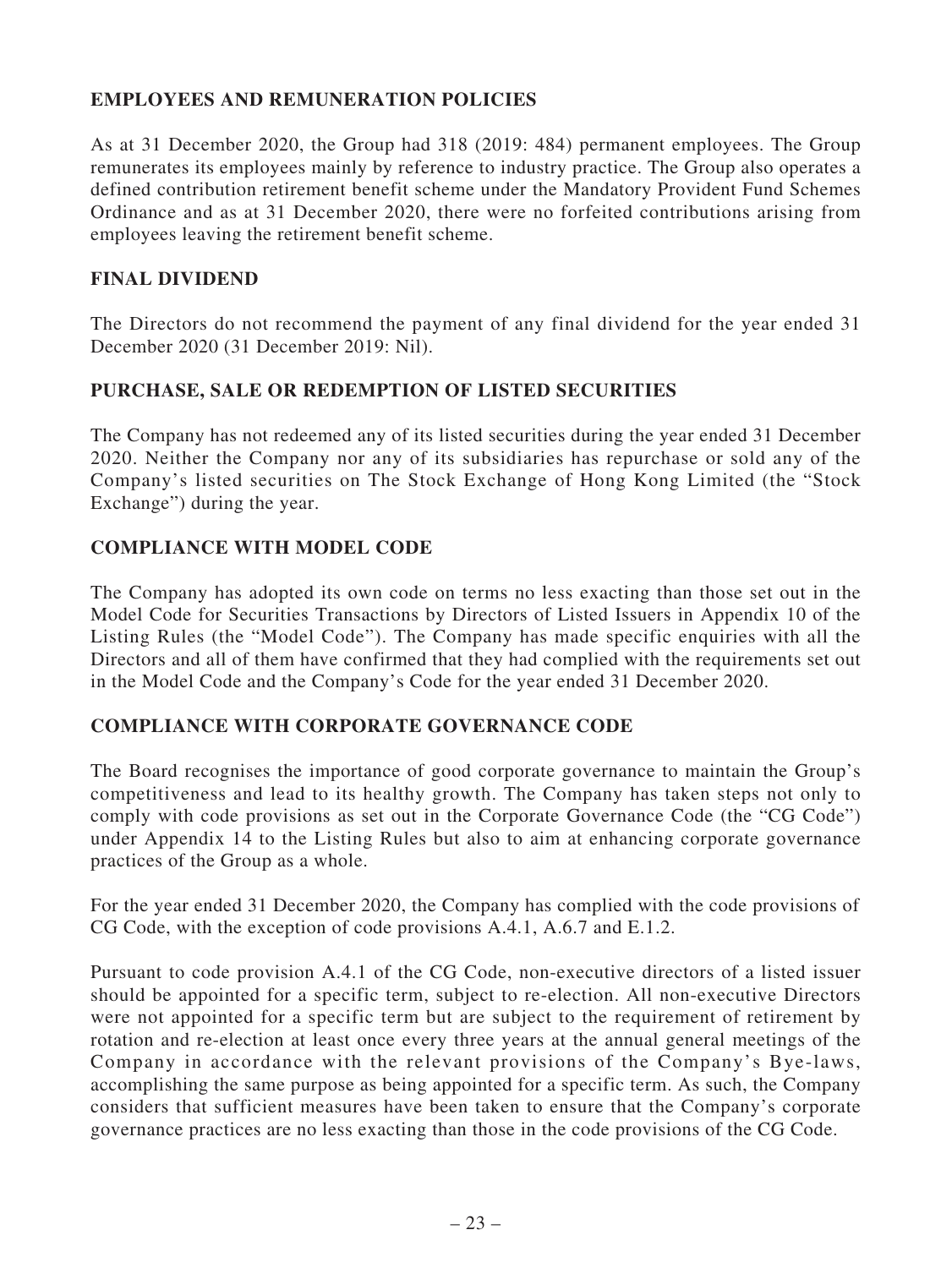The code provision A.6.7 of the CG Code stipulates that independent non-executive directors and non-executive directors should attend general meetings to gain and develop a balanced understanding of the views of shareholders. Ms. Wong Sze Wing, independent non-executive Director, was unable to attend the annual general meeting of the Company held on 19 June 2020 (the "AGM") due to the implementation of the travel restriction and quarantine requirements among overseas and Hong Kong resulted from the outbreak of COVID-19.

The Code provision E.1.2 of the CG Code requires the chairman of the Board to attend the AGM. Mr. Wu Kebo, the Chairman of the Board, was unable to attend the AGM due to other business commitment. Ms. Chow Sau Fong, Fiona, who took the chair of the AGM, together with other members of the Board who attended the AGM were of sufficient calibre and knowledge for answering questions at the AGM.

# **AUDIT COMMITTEE**

The Audit Committee was established with written terms of reference in accordance with the CG Code. The Audit Committee is delegated by the Board to assess matters related to the financial statements and to perform the duties, including reviewing the Company's financial controls and internal control, financial and accounting policies and practices and the relationship with the external auditor. The Audit Committee has reviewed the systems of internal control and the financial statements for the year ended 31 December 2020.

# **SCOPE OF WORK OF KPMG**

The financial figures in respect of Group's consolidated statement of financial position, consolidated income statement, consolidated statement of comprehensive income, and the related notes thereto for the year ended 31 December 2020 as set out in the preliminary announcement have been compared by the Group's auditor, KPMG, Certified Public Accountants, to the amounts set out in the Group's draft consolidated financial statements for the year and the amounts were found to be in agreement. The work performed by KPMG in this respect did not constitute an audit, review or other assurance engagement in accordance with Hong Kong Standards on Auditing, Hong Kong Standards on Review Engagements or Hong Kong Standards on Assurance Engagements issued by the Hong Kong Institute of Certified Public Accountants and consequently no assurance has been expressed by the auditor.

### **PUBLICATION OF ANNUAL RESULTS AND ANNUAL REPORT**

This announcement is published on the websites of the Company and the Stock Exchange. The annual report of the Company for the year ended 31 December 2020 will be dispatched to the shareholders and made available on the same websites in due course.